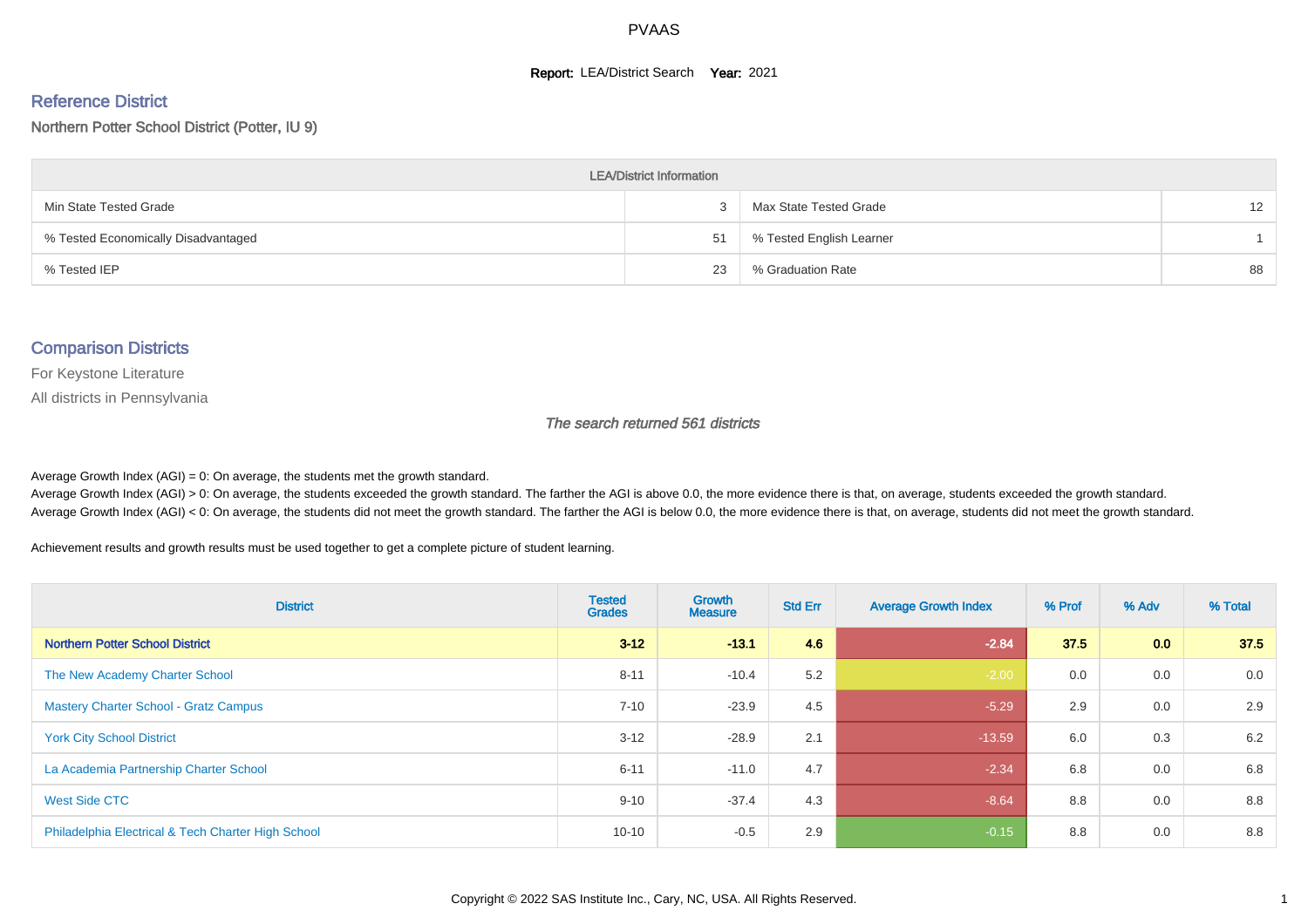| <b>District</b>                                                       | <b>Tested</b><br><b>Grades</b> | <b>Growth</b><br><b>Measure</b> | <b>Std Err</b> | <b>Average Growth Index</b> | % Prof | % Adv   | % Total |
|-----------------------------------------------------------------------|--------------------------------|---------------------------------|----------------|-----------------------------|--------|---------|---------|
| <b>Northern Potter School District</b>                                | $3 - 12$                       | $-13.1$                         | 4.6            | $-2.84$                     | 37.5   | 0.0     | 37.5    |
| Esperanza Cyber Charter School                                        | $3 - 11$                       | 7.1                             | 6.1            | 1.16                        | 9.1    | 0.0     | 9.1     |
| <b>Innovative Arts Academy Charter School</b>                         | $6 - 11$                       | $-9.1$                          | 3.7            | $-2.44$                     | 9.5    | 0.0     | 9.5     |
| <b>Aliquippa School District</b>                                      | $3 - 11$                       | $-9.0$                          | 4.2            | $-2.14$                     | 11.0   | $0.0\,$ | 11.0    |
| Propel Charter School - Braddock Hills                                | $3 - 11$                       | $-13.6$                         | 3.6            | $-3.81$                     | 9.7    | 1.6     | 11.3    |
| <b>Clairton City School District</b>                                  | $3 - 11$                       | 3.5                             | 3.7            | 0.95                        | 13.4   | 0.0     | 13.4    |
| <b>Sto-Rox School District</b>                                        | $3 - 10$                       | 6.6                             | 3.7            | 1.80                        | 13.4   | 0.0     | 13.4    |
| People For People Charter School                                      | $3 - 12$                       | 13.3                            | 5.5            | 2.43                        | 13.5   | 0.0     | 13.5    |
| <b>Propel Charter School-Montour</b>                                  | $3 - 10$                       | $-10.7$                         | 3.9            | $-2.71$                     | 13.7   | 0.0     | 13.7    |
| <b>Steelton-Highspire School District</b>                             | $3 - 11$                       | $-11.8$                         | 3.5            | $-3.40$                     | 14.5   | 0.0     | 14.5    |
| <b>Universal Audenried Charter School</b>                             | $9 - 11$                       | $-5.8$                          | 2.4            | $-2.40$                     | 14.6   | 0.0     | 14.6    |
| <b>Chester-Upland School District</b>                                 | $3 - 11$                       | $-0.3$                          | 2.7            | $-0.09$                     | 13.8   | 0.8     | 14.6    |
| <b>Sugar Valley Rural Charter School</b>                              | $3 - 11$                       | $-11.0$                         | 4.5            | $-2.46$                     | 14.9   | 0.0     | 14.9    |
| Preparatory Charter School Of Mathematics, Science, Tech, And Careers | $9 - 10$                       | $-4.0$                          | 2.5            | $-1.59$                     | 15.0   | $0.0\,$ | 15.0    |
| Maritime Academy Charter School                                       | $3 - 10$                       | $-11.4$                         | 3.5            | $-3.29$                     | 15.2   | 0.0     | 15.2    |
| Dr Robert Ketterer Charter School Inc                                 | $6 - 12$                       | 10.1                            | 5.0            | 2.04                        | 14.9   | 0.4     | 15.3    |
| <b>Harrisburg City School District</b>                                | $3 - 11$                       | $-0.4$                          | 2.1            | $-0.19$                     | 15.1   | 0.4     | 15.5    |
| <b>Propel Charter School-Homestead</b>                                | $3 - 11$                       | $-11.7$                         | 4.1            | $-2.84$                     | 15.9   | 0.0     | 15.9    |
| Perseus House Charter School Of Excellence                            | $6 - 11$                       | $-5.2$                          | 3.0            | $-1.72$                     | 16.5   | $0.0\,$ | 16.5    |
| <b>Dauphin County Technical School</b>                                | $9 - 11$                       | $-45.5$                         | 2.6            | $-17.72$                    | 14.4   | 2.5     | 16.9    |
| <b>Lancaster School District</b>                                      | $3 - 12$                       | $-15.8$                         | 1.5            | $-10.90$                    | 14.6   | 2.3     | 16.9    |
| <b>Farrell Area School District</b>                                   | $3 - 11$                       | $-10.4$                         | 4.3            | $-2.41$                     | 19.0   | $0.0\,$ | 19.0    |
| <b>Tech Freire Charter School</b>                                     | $9 - 11$                       | 9.3                             | 2.9            | 3.26                        | 18.0   | 1.1     | 19.1    |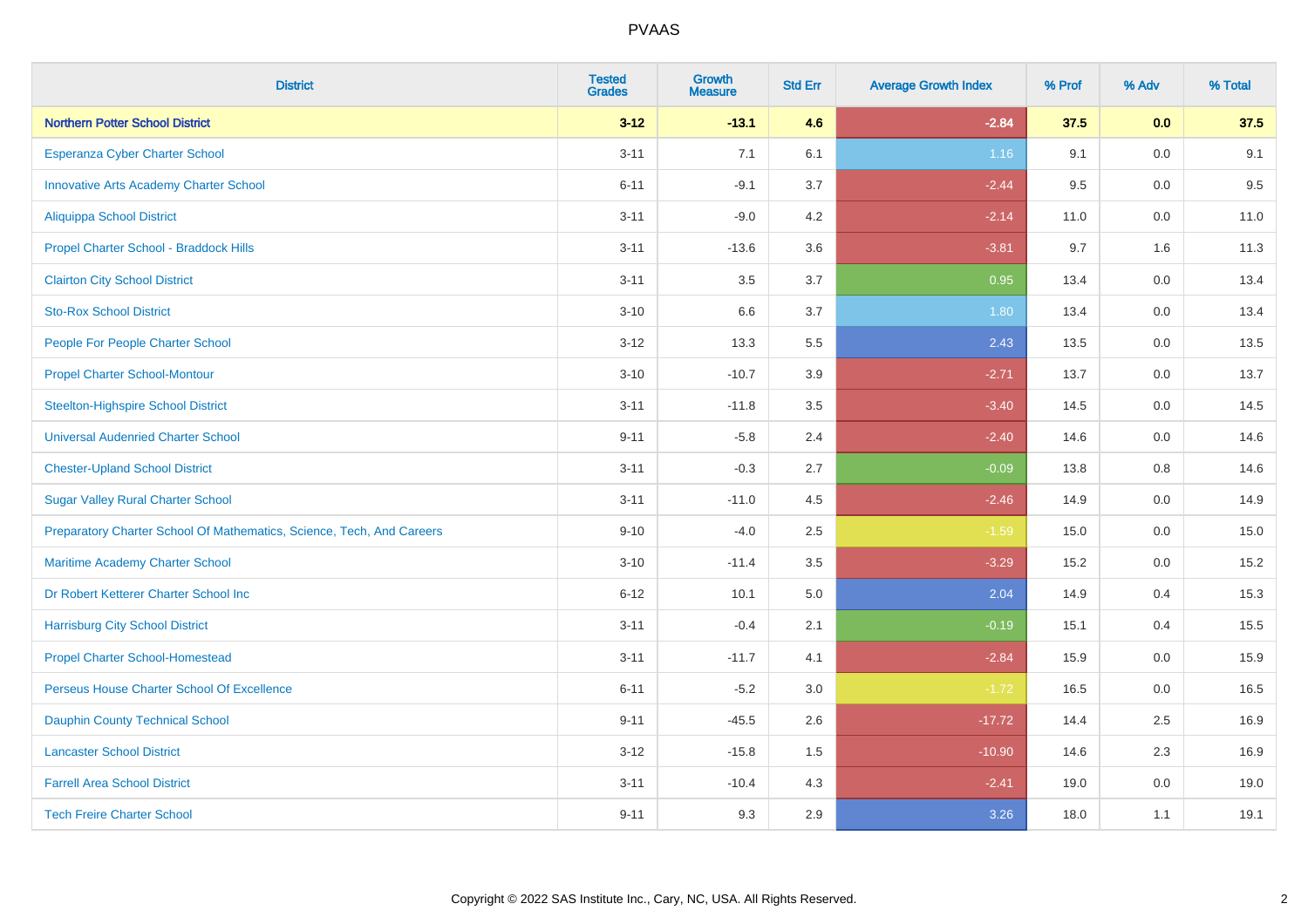| <b>District</b>                                        | <b>Tested</b><br><b>Grades</b> | <b>Growth</b><br><b>Measure</b> | <b>Std Err</b> | <b>Average Growth Index</b> | % Prof | % Adv   | % Total |
|--------------------------------------------------------|--------------------------------|---------------------------------|----------------|-----------------------------|--------|---------|---------|
| <b>Northern Potter School District</b>                 | $3 - 12$                       | $-13.1$                         | 4.6            | $-2.84$                     | 37.5   | 0.0     | 37.5    |
| <b>Lawrence County CTC</b>                             | $10 - 11$                      | $-21.7$                         | 3.6            | $-6.05$                     | 19.8   | $0.0\,$ | 19.8    |
| <b>Rochester Area School District</b>                  | $3 - 11$                       | $-13.2$                         | 4.6            | $-2.89$                     | 19.5   | 1.3     | 20.8    |
| Multicultural Academy Charter School                   | $9 - 11$                       | 9.5                             | 3.5            | 2.69                        | 22.0   | 0.0     | 22.0    |
| Philipsburg-Osceola Area School District               | $3 - 11$                       | $-24.8$                         | 3.3            | $-7.43$                     | 19.7   | 2.6     | 22.4    |
| <b>Columbia-Montour AVTS</b>                           | $9 - 10$                       | $-12.5$                         | 3.0            | $-4.16$                     | 22.3   | 0.6     | 22.9    |
| Jefferson County-Dubois AVTS                           | $9 - 11$                       | $-16.2$                         | 3.9            | $-4.16$                     | 23.0   | 0.0     | 23.0    |
| <b>Williams Valley School District</b>                 | $3 - 11$                       | $-7.3$                          | 3.4            | $-2.13$                     | 23.2   | 0.0     | 23.2    |
| <b>Chester Charter Scholars Academy Charter School</b> | $3 - 12$                       | 8.4                             | 4.1            | 2.03                        | 23.4   | 0.0     | 23.4    |
| Lincoln Leadership Academy Charter School              | $3 - 12$                       | 14.2                            | 6.4            | 2.22                        | 23.5   | 0.0     | 23.5    |
| <b>Tacony Academy Charter School</b>                   | $3 - 11$                       | $-14.7$                         | 3.0            | $-4.82$                     | 22.4   | 1.8     | 24.1    |
| Mastery Charter School - Shoemaker Campus              | $7 - 10$                       | 4.1                             | 3.0            | 1.34                        | 20.9   | 3.3     | 24.2    |
| Imhotep Institute Charter High School                  | $9 - 11$                       | $-5.3$                          | 5.8            | $-0.92$                     | 25.0   | $0.0\,$ | 25.0    |
| <b>Norristown Area School District</b>                 | $3 - 12$                       | $-12.8$                         | 1.6            | $-7.98$                     | 23.5   | 2.3     | 25.7    |
| <b>Executive Education Academy Charter School</b>      | $3 - 10$                       | $-6.5$                          | 3.1            | $-2.08$                     | 23.7   | 2.2     | 25.8    |
| <b>Greater Johnstown School District</b>               | $3 - 11$                       | $-3.1$                          | 2.6            | $-1.19$                     | 26.1   | $0.0\,$ | 26.1    |
| <b>Lebanon School District</b>                         | $3 - 11$                       | $-1.6$                          | 1.9            | $-0.80$                     | 24.4   | 2.6     | 27.0    |
| <b>Turkeyfoot Valley Area School District</b>          | $3 - 12$                       | $-4.3$                          | 5.6            | $-0.76$                     | 22.0   | 5.1     | 27.1    |
| <b>Reading School District</b>                         | $3 - 11$                       | 10.1                            | 1.4            | 7.25                        | 24.7   | 2.4     | 27.2    |
| Community Academy Of Philadelphia Charter School       | $3 - 11$                       | 5.8                             | 2.7            | 2.12                        | 26.7   | 0.9     | 27.6    |
| Salisbury-Elk Lick School District                     | $3 - 11$                       | $-13.5$                         | 5.9            | $-2.30$                     | 27.8   | 0.0     | 27.8    |
| <b>Shade-Central City School District</b>              | $3 - 11$                       | $-5.9$                          | 4.6            | $-1.28$                     | 27.8   | 0.0     | 27.8    |
| Mastery Charter School - Pickett Campus                | $6 - 10$                       | 5.6                             | 5.7            | 1.00                        | 27.8   | 0.0     | 27.8    |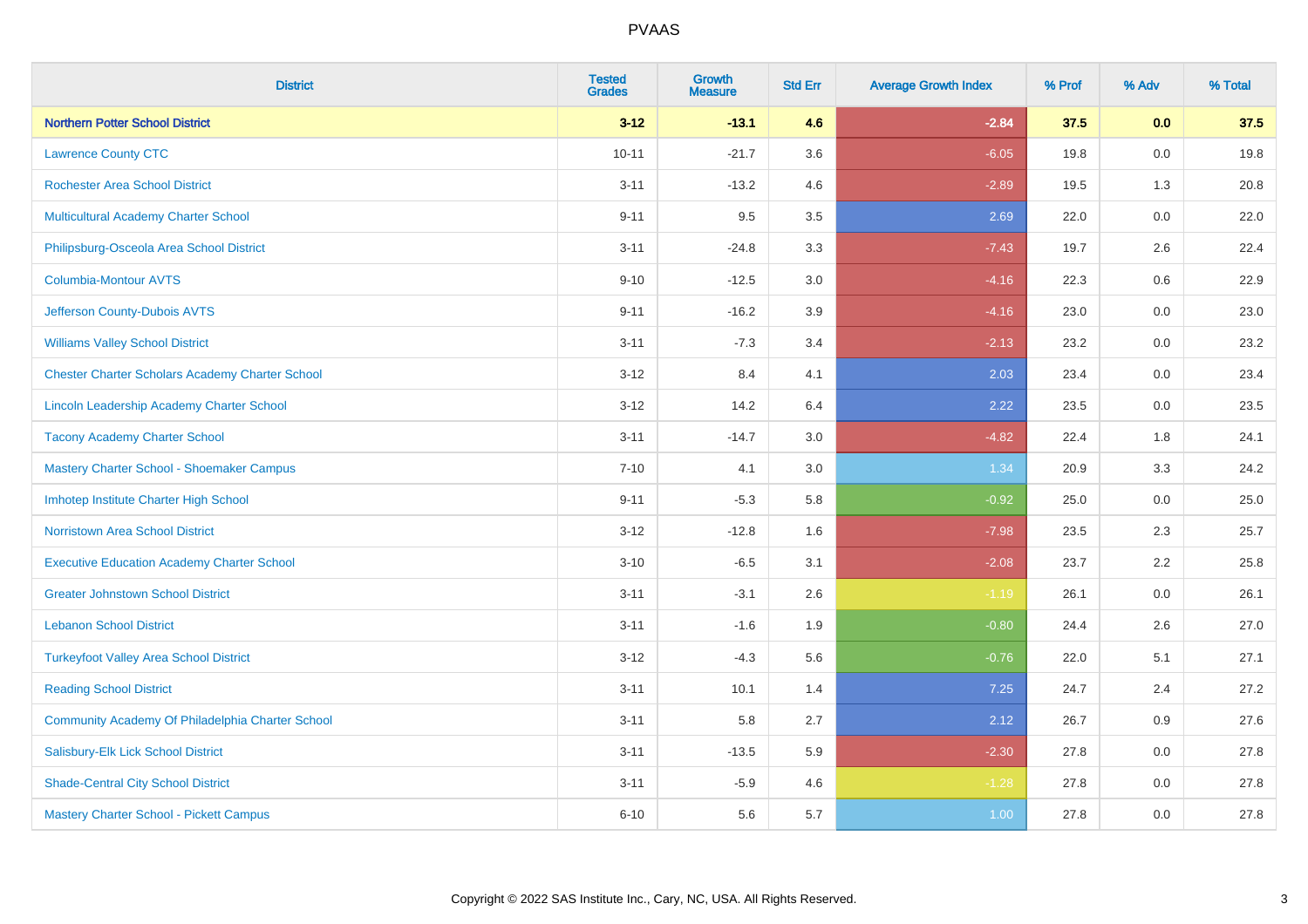| <b>District</b>                                 | <b>Tested</b><br><b>Grades</b> | <b>Growth</b><br><b>Measure</b> | <b>Std Err</b> | <b>Average Growth Index</b> | % Prof | % Adv   | % Total |
|-------------------------------------------------|--------------------------------|---------------------------------|----------------|-----------------------------|--------|---------|---------|
| <b>Northern Potter School District</b>          | $3 - 12$                       | $-13.1$                         | 4.6            | $-2.84$                     | 37.5   | 0.0     | 37.5    |
| <b>Mahanoy Area School District</b>             | $3 - 10$                       | $-9.0$                          | 3.6            | $-2.49$                     | 26.2   | 1.6     | 27.9    |
| <b>Allentown City School District</b>           | $3 - 12$                       | 5.3                             | 1.4            | 3.88                        | 25.3   | 2.7     | 28.0    |
| <b>Keystone Education Center Charter School</b> | $3 - 12$                       | $-12.9$                         | 5.9            | $-2.19$                     | 28.0   | $0.0\,$ | 28.0    |
| <b>Williamsburg Community School District</b>   | $3 - 11$                       | $-14.3$                         | 4.1            | $-3.48$                     | 28.3   | 0.0     | 28.3    |
| <b>Erie City School District</b>                | $3 - 12$                       | $-14.5$                         | 1.6            | $-9.26$                     | 25.4   | 3.0     | 28.4    |
| <b>Mastery Charter School - Thomas Campus</b>   | $3 - 10$                       | 2.1                             | 6.2            | 0.33                        | 28.6   | 0.0     | 28.6    |
| Urban Pathways 6-12 Charter School              | $6 - 11$                       | 4.8                             | 6.4            | 0.75                        | 28.6   | 0.0     | 28.6    |
| <b>Gillingham Charter School</b>                | $3 - 11$                       | $-4.4$                          | 5.6            | $-0.77$                     | 20.8   | 8.3     | 29.2    |
| <b>Pottstown School District</b>                | $3 - 12$                       | $-4.0$                          | 2.4            | $-1.68$                     | 29.8   | 1.2     | 31.0    |
| Northern Lebanon School District                | $3 - 11$                       | 0.4                             | 2.5            | 0.15                        | 28.0   | 3.0     | 31.0    |
| <b>Columbia Borough School District</b>         | $3 - 12$                       | $-3.1$                          | 3.5            | $-0.89$                     | 29.5   | 1.9     | 31.4    |
| <b>MaST Community Charter School II</b>         | $3 - 10$                       | 4.4                             | 3.2            | 1.37                        | 28.4   | 3.4     | 31.8    |
| <b>KIPP Dubois Charter School</b>               | $9 - 10$                       | 4.7                             | 3.3            | 1.40                        | 31.0   | 1.4     | 32.4    |
| <b>Roberto Clemente Charter School</b>          | $3 - 12$                       | 2.2                             | 4.9            | 0.45                        | 27.5   | $5.0\,$ | 32.5    |
| <b>Washington School District</b>               | $3 - 11$                       | $-4.9$                          | 2.8            | $-1.76$                     | 30.1   | 2.4     | 32.5    |
| Morrisville Borough School District             | $3 - 11$                       | 4.8                             | 4.3            | $1.10$                      | 30.2   | 2.3     | 32.6    |
| <b>Penns Manor Area School District</b>         | $3 - 12$                       | $-17.0$                         | 3.7            | $-4.52$                     | 29.7   | 3.1     | 32.8    |
| Esperanza Academy Charter School                | $4 - 11$                       | 4.0                             | 2.5            | 1.61                        | 32.4   | 0.7     | 33.1    |
| Hope For Hyndman Charter School                 | $3 - 11$                       | $-2.0$                          | 6.1            | $-0.32$                     | 33.3   | 0.0     | 33.3    |
| <b>Shenandoah Valley School District</b>        | $3 - 11$                       | 9.7                             | 3.9            | 2.49                        | 28.3   | 5.0     | 33.3    |
| <b>Penn Hills School District</b>               | $3 - 11$                       | $-7.6$                          | 2.6            | $-2.94$                     | 33.1   | 0.7     | 33.8    |
| <b>Blacklick Valley School District</b>         | $3 - 11$                       | 8.0                             | 4.3            | 1.85                        | 34.1   | 0.0     | 34.1    |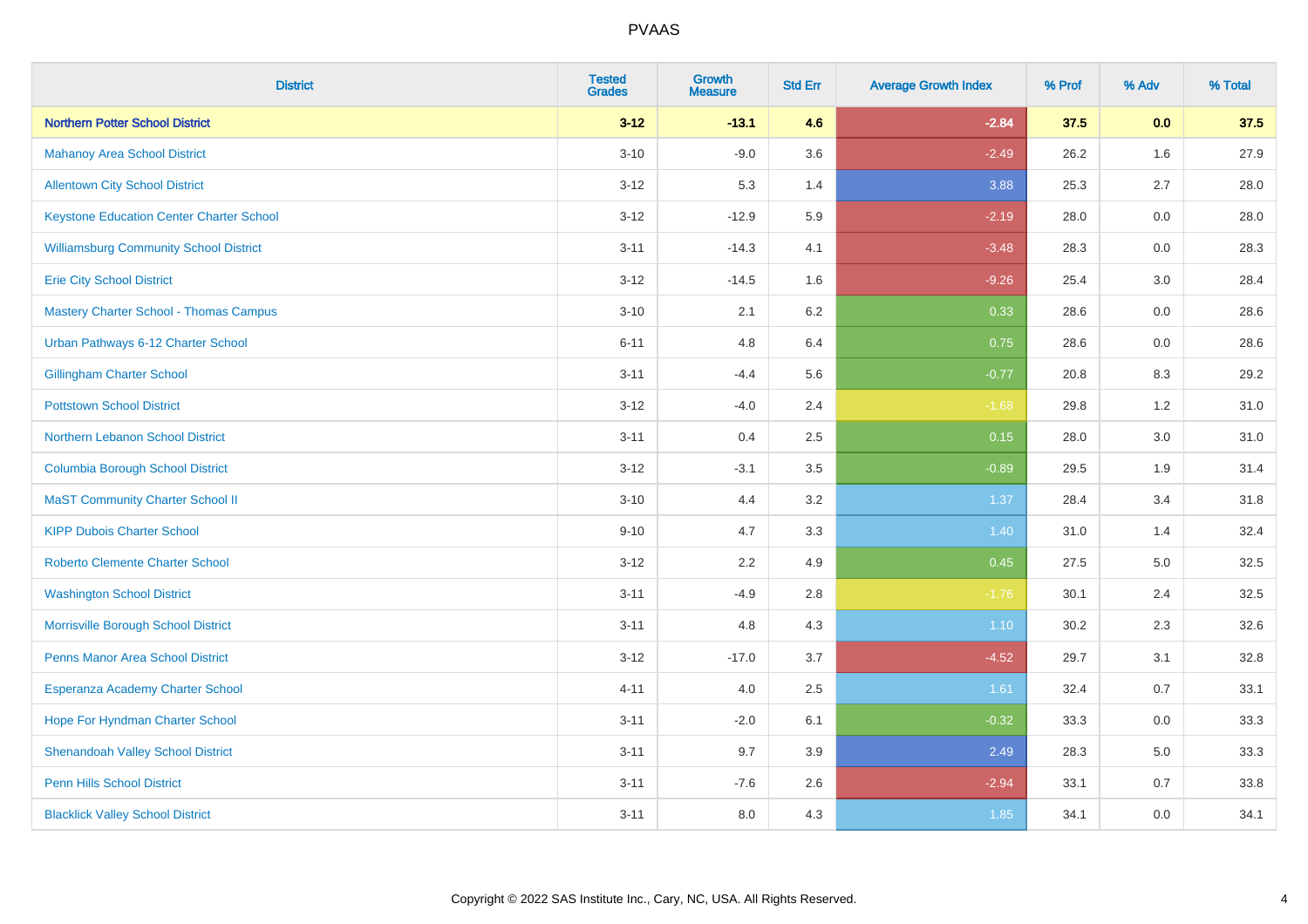| <b>District</b>                                | <b>Tested</b><br><b>Grades</b> | <b>Growth</b><br><b>Measure</b> | <b>Std Err</b> | <b>Average Growth Index</b> | % Prof | % Adv | % Total |
|------------------------------------------------|--------------------------------|---------------------------------|----------------|-----------------------------|--------|-------|---------|
| <b>Northern Potter School District</b>         | $3 - 12$                       | $-13.1$                         | 4.6            | $-2.84$                     | 37.5   | 0.0   | 37.5    |
| <b>Bristol Township School District</b>        | $3 - 11$                       | $-13.9$                         | 2.0            | $-7.05$                     | 31.0   | 3.7   | 34.7    |
| <b>Marion Center Area School District</b>      | $3 - 10$                       | $-12.0$                         | 3.1            | $-3.87$                     | 33.7   | 1.1   | 34.8    |
| Southern Huntingdon County School District     | $3 - 11$                       | $-12.9$                         | 3.2            | $-3.98$                     | 32.5   | 2.5   | 35.0    |
| <b>Woodland Hills School District</b>          | $3 - 12$                       | 3.2                             | 2.6            | 1.22                        | 31.4   | 3.6   | 35.0    |
| <b>Achievement House Charter School</b>        | $7 - 11$                       | $-0.7$                          | 4.0            | $-0.17$                     | 32.5   | 2.6   | 35.1    |
| <b>Cornell School District</b>                 | $3 - 11$                       | $-1.6$                          | 5.0            | $-0.32$                     | 33.8   | 1.5   | 35.4    |
| <b>Mckeesport Area School District</b>         | $3 - 12$                       | 9.0                             | 2.4            | 3.72                        | 31.0   | 4.5   | 35.5    |
| <b>Mount Union Area School District</b>        | $3 - 10$                       | $-6.1$                          | 3.1            | $-1.97$                     | 32.2   | 3.4   | 35.6    |
| <b>Carbon Career &amp; Technical Institute</b> | $9 - 11$                       | $-5.7$                          | 3.6            | $-1.59$                     | 34.5   | 1.2   | 35.7    |
| <b>Redbank Valley School District</b>          | $3 - 11$                       | $-9.5$                          | 3.4            | $-2.77$                     | 31.5   | 4.9   | 36.4    |
| <b>Carmichaels Area School District</b>        | $3 - 10$                       | $-9.3$                          | 3.3            | $-2.81$                     | 35.1   | 1.4   | 36.5    |
| <b>Bethlehem-Center School District</b>        | $3 - 10$                       | 8.1                             | 3.3            | 2.46                        | 35.1   | 1.4   | 36.5    |
| <b>New Castle Area School District</b>         | $3 - 12$                       | $-6.4$                          | 2.4            | $-2.66$                     | 32.5   | 4.3   | 36.8    |
| <b>Muhlenberg School District</b>              | $3 - 10$                       | 4.0                             | 1.9            | 2.10                        | 34.2   | 2.6   | 36.8    |
| Northern Lehigh School District                | $3 - 12$                       | $-10.4$                         | 2.7            | $-3.82$                     | 28.0   | 9.3   | 37.3    |
| <b>Northeast Bradford School District</b>      | $3 - 10$                       | $-3.1$                          | 4.0            | $-0.78$                     | 33.9   | 3.4   | 37.3    |
| <b>Northern Potter School District</b>         | $3 - 12$                       | $-13.1$                         | 4.6            | $-2.84$                     | 37.5   | 0.0   | 37.5    |
| <b>Port Allegany School District</b>           | $3 - 11$                       | 4.4                             | 3.6            | 1.21                        | 28.1   | 9.4   | 37.5    |
| <b>West Middlesex Area School District</b>     | $3 - 10$                       | $-8.4$                          | 3.8            | $-2.21$                     | 34.9   | 2.8   | 37.6    |
| <b>Big Beaver Falls Area School District</b>   | $3 - 11$                       | $-3.9$                          | 3.3            | $-1.18$                     | 34.1   | 3.5   | 37.6    |
| <b>Forest Area School District</b>             | $3 - 11$                       | $-4.4$                          | 5.4            | $-0.81$                     | 36.2   | 2.1   | 38.3    |
| <b>William Penn School District</b>            | $3 - 12$                       | 8.3                             | 2.1            | 3.99                        | 35.6   | 3.0   | 38.7    |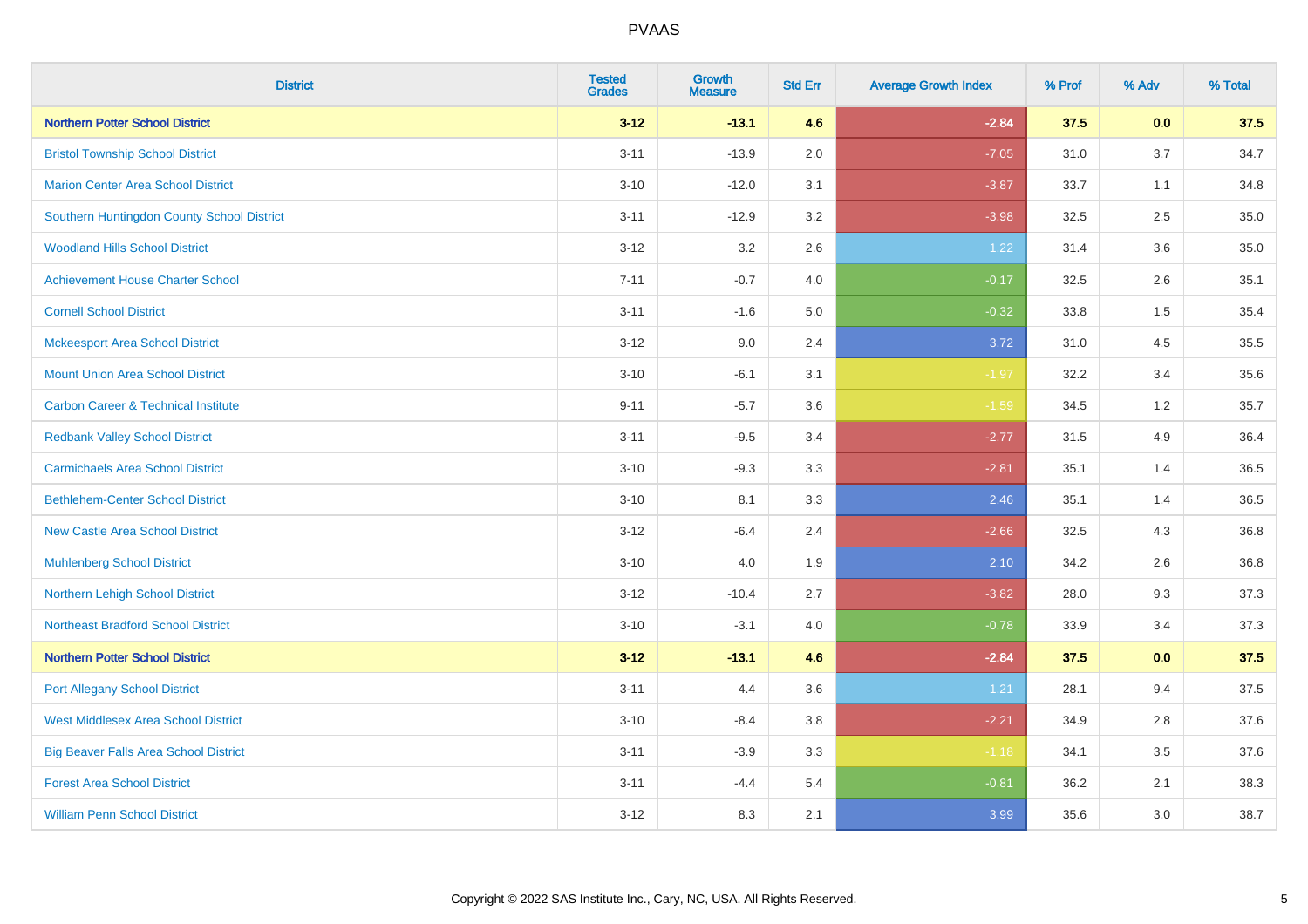| <b>District</b>                             | <b>Tested</b><br><b>Grades</b> | <b>Growth</b><br><b>Measure</b> | <b>Std Err</b> | <b>Average Growth Index</b> | % Prof | % Adv   | % Total |
|---------------------------------------------|--------------------------------|---------------------------------|----------------|-----------------------------|--------|---------|---------|
| <b>Northern Potter School District</b>      | $3 - 12$                       | $-13.1$                         | 4.6            | $-2.84$                     | 37.5   | 0.0     | 37.5    |
| <b>Frazier School District</b>              | $3 - 11$                       | $-17.2$                         | 3.7            | $-4.70$                     | 37.1   | 1.6     | 38.7    |
| <b>Austin Area School District</b>          | $3 - 11$                       | $-5.7$                          | 6.4            | $-0.90$                     | 33.3   | 5.6     | 38.9    |
| <b>Smethport Area School District</b>       | $3-12$                         | 0.6                             | 3.9            | 0.15                        | 37.0   | $1.8\,$ | 38.9    |
| <b>Bucks County Technical High School</b>   | $9 - 10$                       | $-12.0$                         | 2.5            | $-4.84$                     | 35.9   | 3.2     | 39.2    |
| <b>Tulpehocken Area School District</b>     | $3 - 12$                       | $-13.7$                         | 2.8            | $-4.81$                     | 36.7   | 2.8     | 39.4    |
| <b>Shikellamy School District</b>           | $3 - 10$                       | $-22.3$                         | 2.5            | $-8.92$                     | 33.3   | 6.1     | 39.5    |
| <b>Union School District</b>                | $3 - 12$                       | 2.3                             | 4.2            | 0.54                        | 32.6   | 7.0     | 39.5    |
| Lackawanna Trail School District            | $3 - 10$                       | $-21.7$                         | 3.5            | $-6.20$                     | 38.5   | 1.5     | 40.0    |
| <b>Ferndale Area School District</b>        | $3 - 10$                       | $-5.8$                          | 4.3            | $-1.33$                     | 40.0   | $0.0\,$ | 40.0    |
| Mastery Charter High School-Lenfest Campus  | $7 - 11$                       | 2.5                             | 5.7            | 0.43                        | 40.0   | 0.0     | 40.0    |
| <b>Tussey Mountain School District</b>      | $3 - 12$                       | 1.5                             | 3.7            | 0.40                        | 38.6   | 1.8     | 40.4    |
| <b>Brownsville Area School District</b>     | $3 - 12$                       | $-7.2$                          | 3.9            | $-1.83$                     | 34.4   | 6.1     | 40.5    |
| South Allegheny School District             | $3 - 11$                       | $-8.8$                          | 3.2            | $-2.70$                     | 40.5   | 0.0     | 40.5    |
| <b>Coatesville Area School District</b>     | $3 - 11$                       | $-4.4$                          | 1.7            | $-2.62$                     | 36.3   | 4.2     | 40.5    |
| Jim Thorpe Area School District             | $3 - 11$                       | $-5.8$                          | 2.7            | $-2.19$                     | 33.3   | 7.4     | 40.7    |
| <b>Wilkes-Barre Area School District</b>    | $3 - 11$                       | 0.1                             | 3.2            | 0.02                        | 35.5   | 5.4     | 40.9    |
| <b>Bristol Borough School District</b>      | $3 - 12$                       | $-4.3$                          | 3.4            | $-1.27$                     | 39.7   | 1.3     | 41.0    |
| <b>Dunmore School District</b>              | $3 - 11$                       | $-7.7$                          | 2.9            | $-2.62$                     | 34.0   | 7.2     | 41.2    |
| <b>Shamokin Area School District</b>        | $3 - 11$                       | $-7.7$                          | 4.8            | $-1.60$                     | 38.1   | 3.2     | 41.3    |
| <b>Tri-Valley School District</b>           | $3 - 10$                       | $-6.4$                          | 4.1            | $-1.57$                     | 37.0   | 4.4     | 41.3    |
| <b>Juniata County School District</b>       | $3 - 12$                       | $-4.9$                          | 2.1            | $-2.26$                     | 38.5   | 2.9     | 41.4    |
| <b>Susquehanna Township School District</b> | $3 - 12$                       | $-5.8$                          | 2.7            | $-2.17$                     | 36.0   | 5.6     | 41.6    |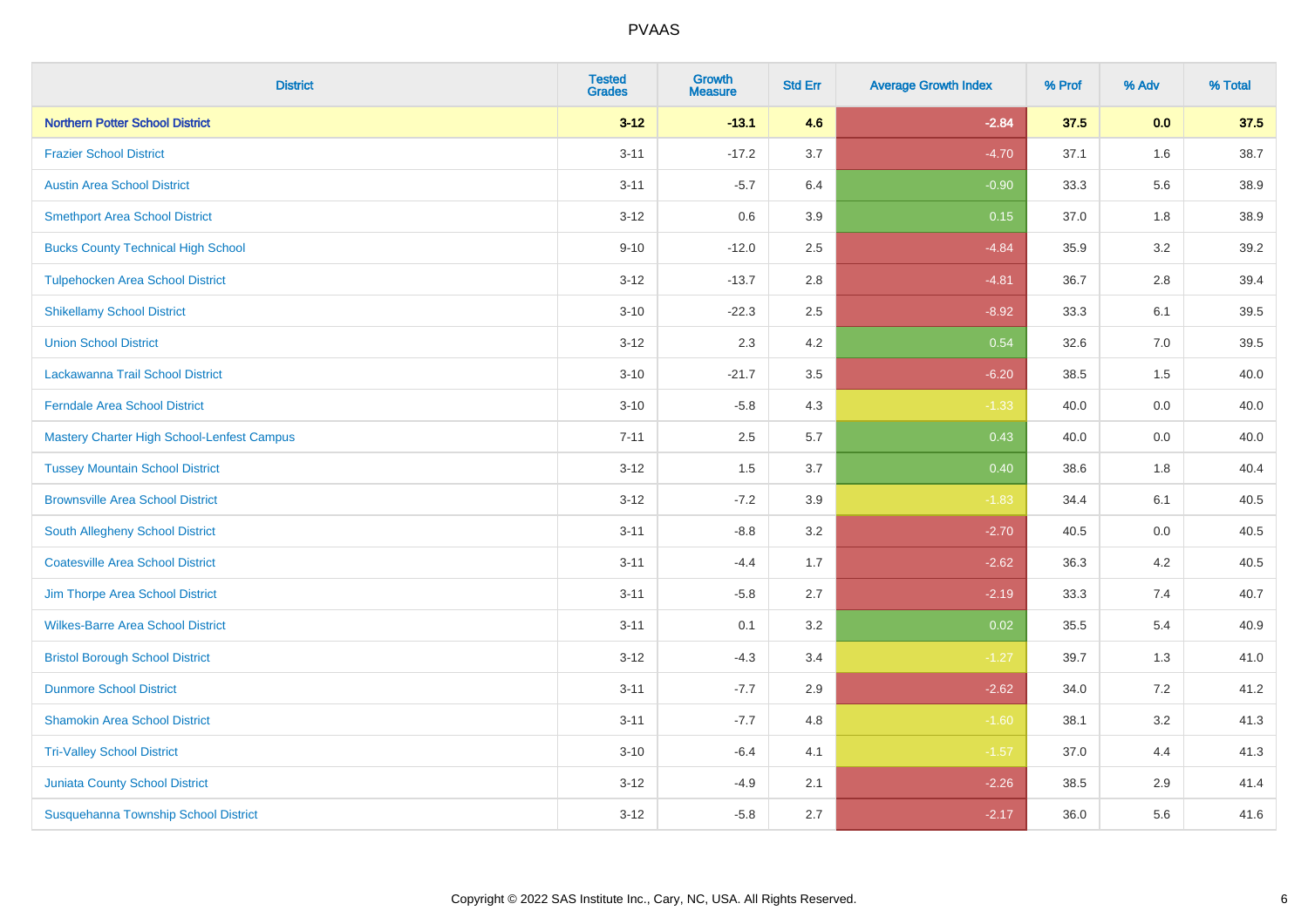| <b>District</b>                                         | <b>Tested</b><br><b>Grades</b> | <b>Growth</b><br><b>Measure</b> | <b>Std Err</b> | <b>Average Growth Index</b> | % Prof | % Adv   | % Total |
|---------------------------------------------------------|--------------------------------|---------------------------------|----------------|-----------------------------|--------|---------|---------|
| <b>Northern Potter School District</b>                  | $3 - 12$                       | $-13.1$                         | 4.6            | $-2.84$                     | 37.5   | 0.0     | 37.5    |
| <b>East Allegheny School District</b>                   | $3 - 11$                       | $-6.3$                          | 3.3            | $-1.87$                     | 31.9   | 9.7     | 41.7    |
| <b>Northwest Area School District</b>                   | $3 - 10$                       | $-10.0$                         | 3.8            | $-2.59$                     | 34.6   | 7.3     | 41.8    |
| <b>Antietam School District</b>                         | $3 - 10$                       | $-4.3$                          | $3.8\,$        | $-1.13$                     | 36.4   | 5.4     | 41.8    |
| <b>Pittsburgh School District</b>                       | $3 - 11$                       | $-3.3$                          | 1.1            | $-3.04$                     | 33.9   | 8.2     | 42.1    |
| <b>Upper Dauphin Area School District</b>               | $3 - 11$                       | $-6.3$                          | 3.2            | $-1.98$                     | 37.4   | 4.8     | 42.2    |
| <b>Warren County School District</b>                    | $3 - 11$                       | $-0.1$                          | 1.8            | $-0.06$                     | 37.2   | 5.3     | 42.6    |
| <b>Minersville Area School District</b>                 | $3 - 11$                       | $-14.4$                         | 3.7            | $-3.90$                     | 39.3   | 3.3     | 42.6    |
| <b>Annville-Cleona School District</b>                  | $3 - 12$                       | $-12.1$                         | 2.7            | $-4.46$                     | 34.9   | 7.8     | 42.6    |
| Center For Student Learning Charter School At Pennsbury | $6 - 12$                       | $-2.9$                          | 6.1            | $-0.47$                     | 42.9   | 0.0     | 42.9    |
| <b>Canton Area School District</b>                      | $3 - 11$                       | $-5.5$                          | 3.2            | $-1.75$                     | 40.7   | 2.3     | 43.0    |
| <b>Wallenpaupack Area School District</b>               | $3 - 11$                       | $-7.1$                          | 2.3            | $-3.09$                     | 40.8   | 2.4     | 43.1    |
| <b>Easton Area School District</b>                      | $3 - 12$                       | $-4.1$                          | 1.4            | $-2.91$                     | 39.9   | 4.0     | 43.9    |
| <b>West Greene School District</b>                      | $3 - 11$                       | $-4.5$                          | 4.3            | $-1.04$                     | 36.6   | 7.3     | 43.9    |
| <b>Forest City Regional School District</b>             | $3 - 12$                       | $-6.0$                          | 3.0            | $-1.96$                     | 44.1   | 0.0     | 44.1    |
| <b>Blairsville-Saltsburg School District</b>            | $3 - 11$                       | $-8.0$                          | 3.0            | $-2.68$                     | 37.3   | $7.0\,$ | 44.3    |
| Catasauqua Area School District                         | $3 - 12$                       | $-12.1$                         | 3.0            | $-4.00$                     | 36.8   | 7.6     | 44.3    |
| New Kensington-Arnold School District                   | $3 - 11$                       | $-0.4$                          | 3.8            | $-0.10$                     | 40.7   | 3.7     | 44.4    |
| <b>Corry Area School District</b>                       | $3 - 11$                       | $-5.3$                          | 2.6            | $-2.03$                     | 38.5   | 6.0     | 44.5    |
| York Co School Of Technology                            | $9 - 12$                       | $-3.8$                          | 1.7            | $-2.22$                     | 39.1   | 5.6     | 44.7    |
| <b>Southern Fulton School District</b>                  | $3 - 11$                       | $-23.7$                         | 4.4            | $-5.37$                     | 34.2   | 10.5    | 44.7    |
| Pennsylvania Distance Learning Charter School           | $3 - 12$                       | 9.3                             | 4.2            | 2.22                        | 42.2   | 3.1     | 45.3    |
| Philadelphia City School District                       | $3 - 12$                       | 7.5                             | 0.6            | 12.64                       | 38.4   | 7.0     | 45.4    |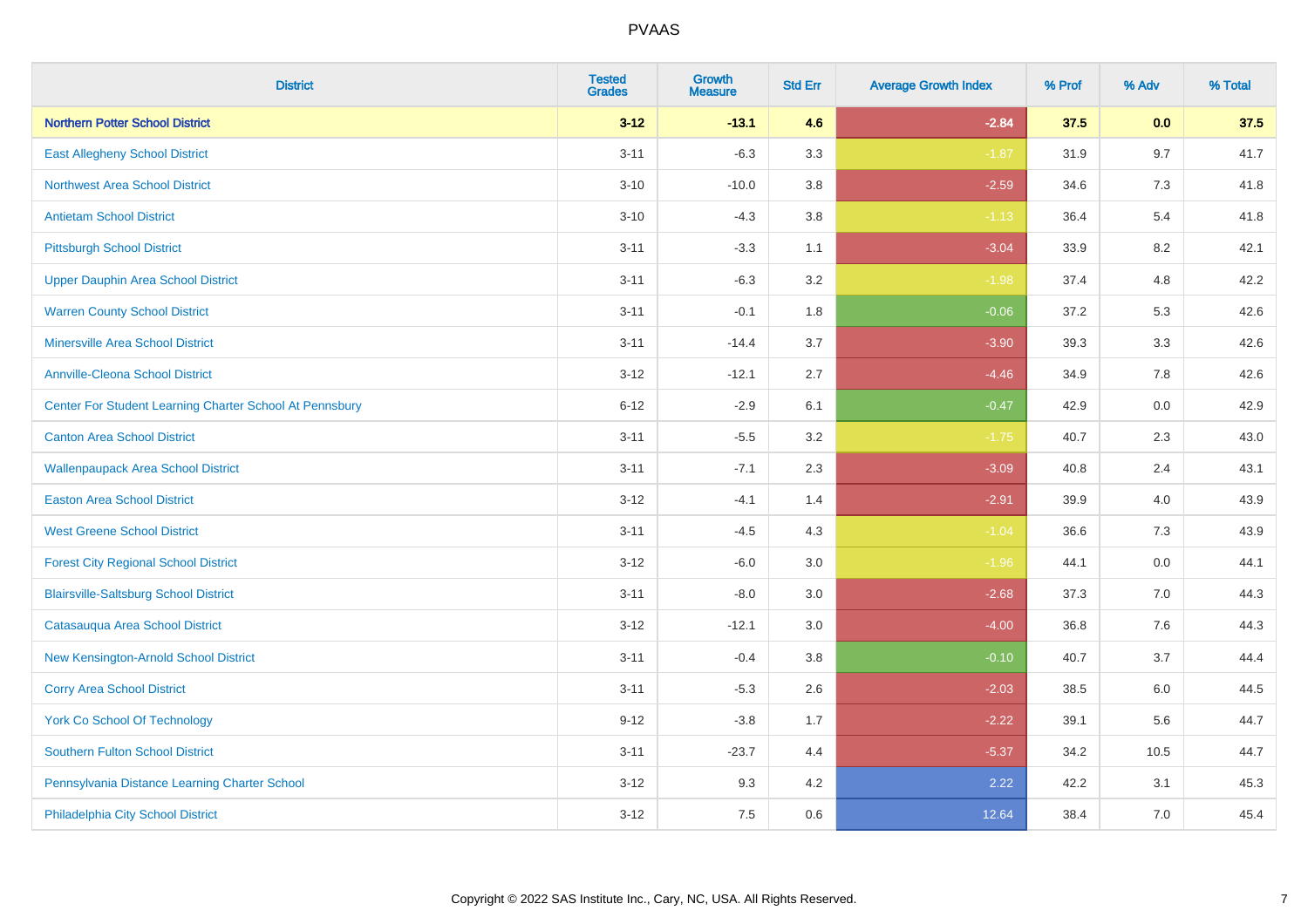| <b>District</b>                          | <b>Tested</b><br>Grades | <b>Growth</b><br><b>Measure</b> | <b>Std Err</b> | <b>Average Growth Index</b> | % Prof | % Adv   | % Total |
|------------------------------------------|-------------------------|---------------------------------|----------------|-----------------------------|--------|---------|---------|
| <b>Northern Potter School District</b>   | $3 - 12$                | $-13.1$                         | 4.6            | $-2.84$                     | 37.5   | 0.0     | 37.5    |
| <b>Northwestern School District</b>      | $3 - 11$                | $-24.9$                         | $3.5\,$        | $-7.13$                     | 42.6   | $2.9\,$ | 45.6    |
| <b>Galeton Area School District</b>      | $3 - 11$                | 2.2                             | 5.3            | 0.42                        | 41.3   | 4.4     | 45.6    |
| <b>Monessen City School District</b>     | $3 - 10$                | 8.3                             | 4.5            | 1.85                        | 42.9   | 2.9     | 45.7    |
| <b>Muncy School District</b>             | $3 - 11$                | $-8.1$                          | 3.7            | $-2.21$                     | 42.0   | 3.8     | 45.8    |
| <b>Conneaut School District</b>          | $3 - 12$                | $-7.5$                          | 2.6            | $-2.91$                     | 38.4   | 7.4     | 45.8    |
| <b>Towanda Area School District</b>      | $3 - 11$                | 4.0                             | 2.8            | 1.44                        | 39.4   | 6.6     | 46.0    |
| <b>Union City Area School District</b>   | $3 - 12$                | $-10.2$                         | 3.6            | $-2.87$                     | 42.9   | 3.2     | 46.0    |
| <b>Collegium Charter School</b>          | $3 - 10$                | 5.9                             | 2.5            | 2.33                        | 38.1   | 7.9     | 46.0    |
| <b>Solanco School District</b>           | $3 - 11$                | $-11.0$                         | 2.0            | $-5.55$                     | 41.6   | 4.5     | 46.1    |
| <b>Clearfield Area School District</b>   | $3 - 10$                | $-9.4$                          | 2.6            | $-3.56$                     | 43.0   | 3.1     | 46.1    |
| Mifflinburg Area School District         | $3 - 11$                | $-15.8$                         | 2.5            | $-6.30$                     | 42.4   | 4.0     | 46.4    |
| <b>Tamaqua Area School District</b>      | $3-12$                  | $-8.2$                          | 2.5            | $-3.24$                     | 44.5   | $1.9$   | 46.4    |
| <b>Curwensville Area School District</b> | $3 - 11$                | $-27.9$                         | 4.1            | $-6.72$                     | 42.5   | 4.1     | 46.6    |
| Harmony Area School District             | $3 - 10$                | 4.5                             | 6.3            | 0.72                        | 33.3   | 13.3    | 46.7    |
| <b>Fannett-Metal School District</b>     | $3 - 11$                | $-3.4$                          | 5.1            | $-0.67$                     | 38.7   | 8.1     | 46.8    |
| North Schuylkill School District         | $3 - 11$                | $-1.0$                          | 2.4            | $-0.42$                     | 41.8   | 5.1     | 46.8    |
| <b>Reach Cyber Charter School</b>        | $3 - 11$                | 8.1                             | 4.7            | 1.72                        | 42.4   | 4.6     | 47.0    |
| Huntingdon Area School District          | $3 - 11$                | $-2.0$                          | 2.7            | $-0.72$                     | 36.8   | 10.3    | 47.0    |
| <b>Bensalem Township School District</b> | $3 - 11$                | 1.6                             | 1.6            | 0.98                        | 38.8   | 8.3     | 47.1    |
| <b>Mount Carmel Area School District</b> | $3 - 11$                | $-0.6$                          | 3.1            | $-0.18$                     | 45.3   | 2.1     | 47.4    |
| <b>Big Spring School District</b>        | $3 - 11$                | $-9.8$                          | 2.4            | $-4.00$                     | 38.6   | 8.9     | 47.5    |
| <b>Berwick Area School District</b>      | $3 - 11$                | $-9.3$                          | 2.6            | $-3.59$                     | 42.1   | 5.5     | 47.6    |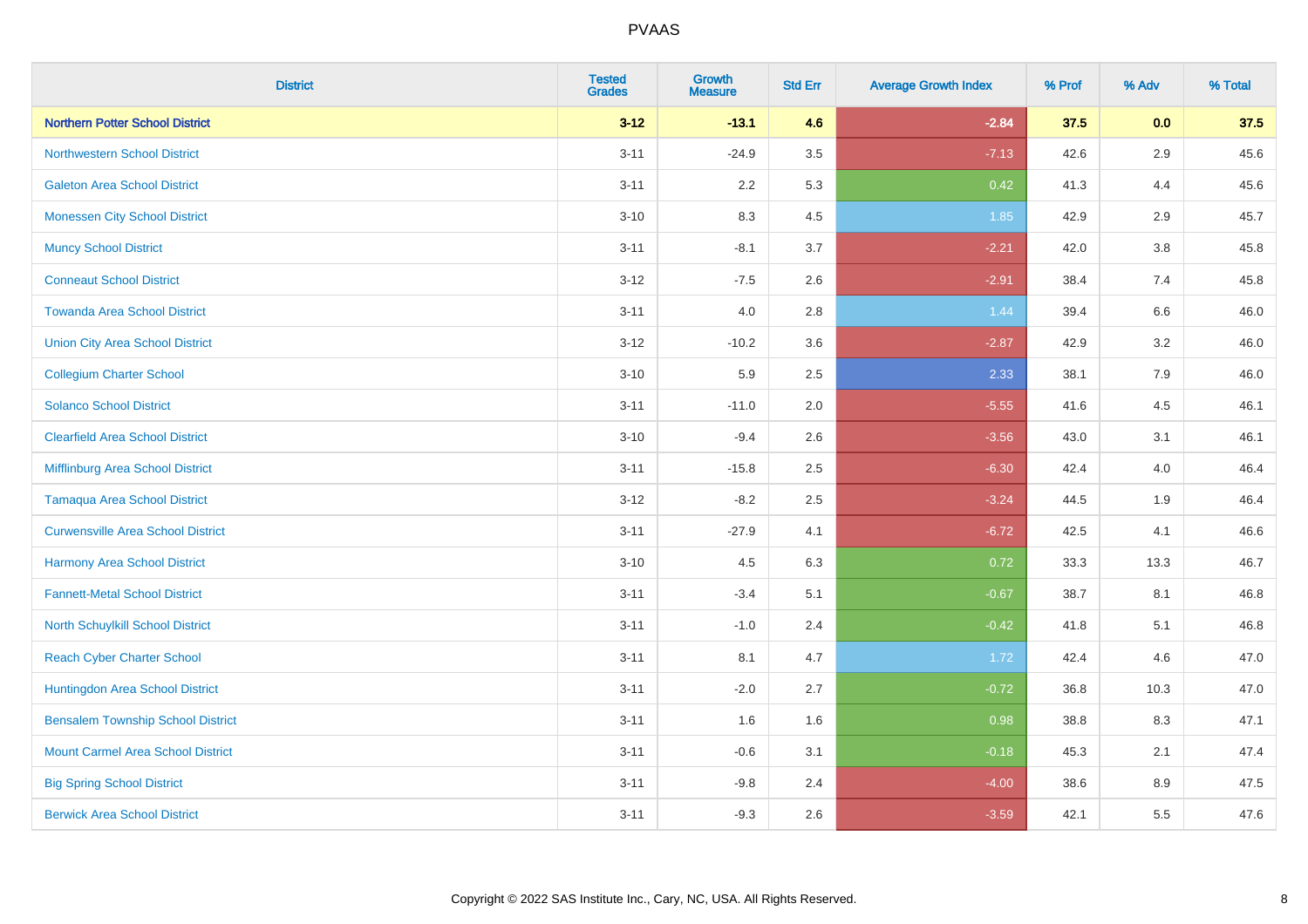| <b>District</b>                         | <b>Tested</b><br><b>Grades</b> | Growth<br><b>Measure</b> | <b>Std Err</b> | <b>Average Growth Index</b> | % Prof | % Adv   | % Total |
|-----------------------------------------|--------------------------------|--------------------------|----------------|-----------------------------|--------|---------|---------|
| <b>Northern Potter School District</b>  | $3 - 12$                       | $-13.1$                  | 4.6            | $-2.84$                     | 37.5   | 0.0     | 37.5    |
| <b>Pittston Area School District</b>    | $3 - 11$                       | $-10.1$                  | 5.6            | $-1.80$                     | 38.1   | $9.5\,$ | 47.6    |
| <b>Blue Ridge School District</b>       | $3 - 11$                       | $-0.5$                   | 3.6            | $-0.12$                     | 44.6   | 3.1     | 47.7    |
| <b>Juniata Valley School District</b>   | $3 - 11$                       | $-3.9$                   | 3.5            | $-1.10$                     | 44.4   | 3.5     | 47.8    |
| <b>Freedom Area School District</b>     | $3 - 11$                       | $-7.1$                   | 3.0            | $-2.37$                     | 43.8   | 4.2     | 47.9    |
| Jefferson-Morgan School District        | $3 - 10$                       | $-9.9$                   | 4.2            | $-2.35$                     | 43.8   | 4.2     | 47.9    |
| <b>Titusville Area School District</b>  | $3 - 11$                       | $-13.2$                  | 2.6            | $-4.99$                     | 43.2   | 4.8     | 48.0    |
| <b>Highlands School District</b>        | $3 - 11$                       | $-7.4$                   | 2.7            | $-2.76$                     | 44.4   | 3.7     | 48.2    |
| <b>Purchase Line School District</b>    | $3 - 12$                       | 1.7                      | 3.5            | 0.47                        | 43.1   | 5.4     | 48.5    |
| <b>Moshannon Valley School District</b> | $3 - 10$                       | $-7.0$                   | 3.4            | $-2.01$                     | 48.5   | 0.0     | 48.5    |
| <b>Hanover Area School District</b>     | $3 - 11$                       | 2.2                      | 4.6            | 0.48                        | 42.9   | 5.7     | 48.6    |
| <b>Benton Area School District</b>      | $3 - 10$                       | $-9.7$                   | 4.5            | $-2.18$                     | 43.2   | 5.4     | 48.6    |
| <b>City CHS</b>                         | $10 - 11$                      | 13.6                     | 2.7            | 5.12                        | 45.8   | 3.0     | 48.8    |
| <b>Pequea Valley School District</b>    | $3 - 11$                       | $-5.8$                   | 3.2            | $-1.80$                     | 39.8   | 9.1     | 48.9    |
| <b>Troy Area School District</b>        | $3 - 10$                       | $-4.3$                   | 3.4            | $-1.26$                     | 43.2   | 5.7     | 48.9    |
| <b>Warrior Run School District</b>      | $3 - 11$                       | 4.6                      | 3.0            | 1.51                        | 40.9   | 8.1     | 49.0    |
| <b>Bangor Area School District</b>      | $3 - 12$                       | $-0.9$                   | 2.0            | $-0.43$                     | 44.3   | 4.7     | 49.0    |
| <b>West Branch Area School District</b> | $3 - 11$                       | 0.2                      | 3.8            | 0.05                        | 47.2   | 1.9     | 49.1    |
| <b>Scranton School District</b>         | $3 - 12$                       | $-2.9$                   | 2.4            | $-1.22$                     | 45.6   | 3.6     | 49.1    |
| <b>Oxford Area School District</b>      | $3 - 11$                       | $-4.3$                   | 1.9            | $-2.26$                     | 41.3   | 8.0     | 49.3    |
| <b>Keystone Central School District</b> | $3 - 11$                       | $-5.1$                   | 2.0            | $-2.46$                     | 44.7   | 4.6     | 49.4    |
| Kane Area School District               | $3 - 10$                       | $-3.7$                   | 3.2            | $-1.17$                     | 39.5   | $9.9\,$ | 49.4    |
| <b>Agora Cyber Charter School</b>       | $3 - 11$                       | 5.8                      | 2.6            | 2.28                        | 42.8   | 6.6     | 49.4    |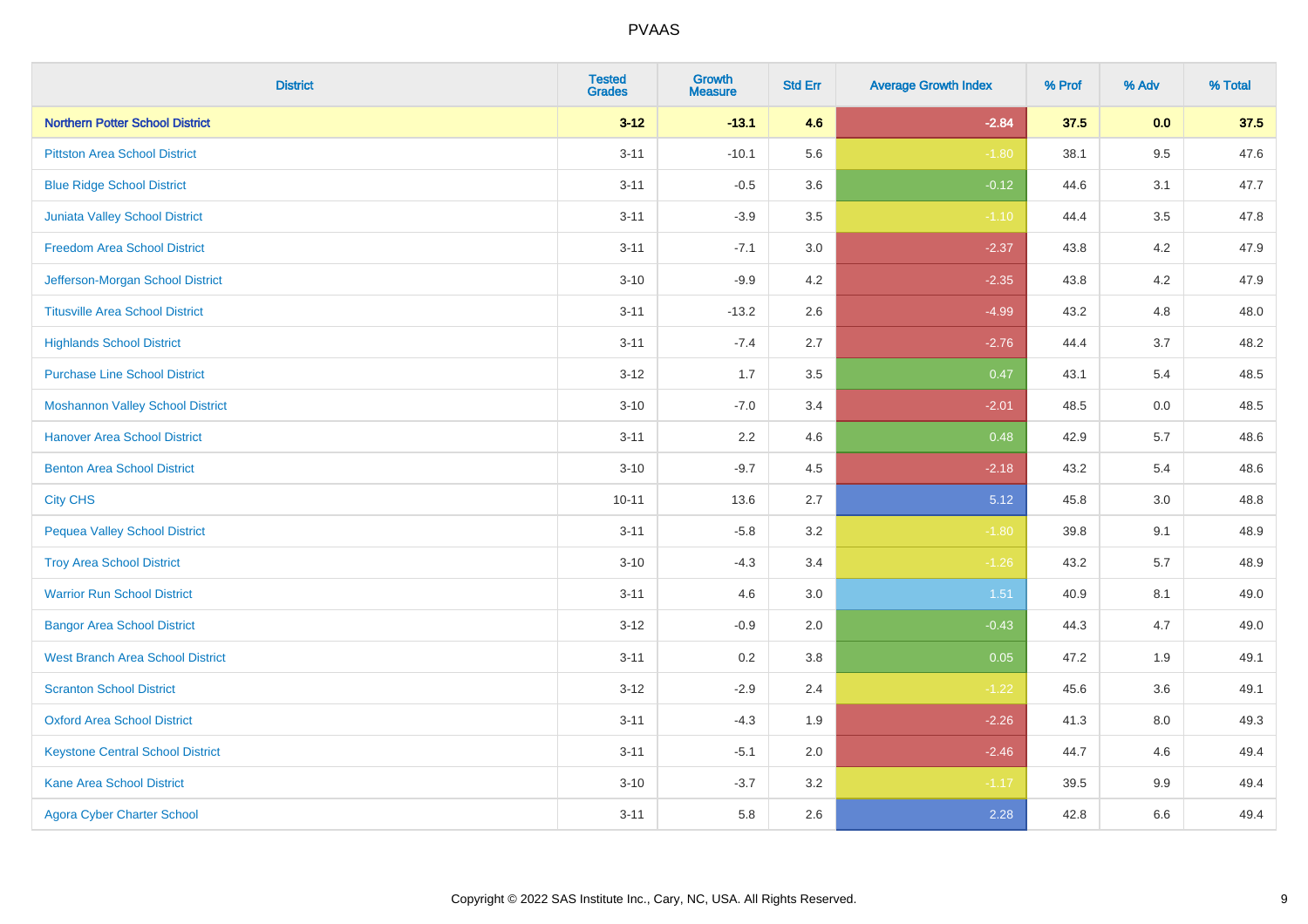| <b>District</b>                               | <b>Tested</b><br><b>Grades</b> | <b>Growth</b><br><b>Measure</b> | <b>Std Err</b> | <b>Average Growth Index</b> | % Prof | % Adv   | % Total  |
|-----------------------------------------------|--------------------------------|---------------------------------|----------------|-----------------------------|--------|---------|----------|
| <b>Northern Potter School District</b>        | $3 - 12$                       | $-13.1$                         | 4.6            | $-2.84$                     | 37.5   | 0.0     | 37.5     |
| <b>Ringgold School District</b>               | $3 - 11$                       | $-14.7$                         | 2.4            | $-6.04$                     | 41.5   | 7.9     | 49.4     |
| <b>Elk Lake School District</b>               | $3 - 11$                       | $-4.0$                          | 3.3            | $-1.23$                     | 46.2   | 3.3     | 49.4     |
| <b>Westmont Hilltop School District</b>       | $3 - 11$                       | $-4.0$                          | 2.8            | $-1.40$                     | 36.3   | 13.3    | 49.6     |
| <b>Governor Mifflin School District</b>       | $3 - 11$                       | 4.1                             | 1.8            | 2.33                        | 42.5   | 7.2     | 49.7     |
| <b>New Foundations Charter School</b>         | $3 - 11$                       | 5.4                             | 2.2            | 2.41                        | 47.2   | 2.5     | 49.8     |
| Penn-Delco School District                    | $3 - 11$                       | $-6.8$                          | 1.9            | $-3.51$                     | 46.6   | 3.2     | 49.8     |
| <b>West Mifflin Area School District</b>      | $3 - 12$                       | $-12.3$                         | 2.9            | $-4.22$                     | 39.7   | 10.3    | 50.0     |
| <b>Pine Grove Area School District</b>        | $3 - 11$                       | $-7.7$                          | 2.9            | $-2.66$                     | 42.3   | 7.7     | 50.0     |
| South Williamsport Area School District       | $3 - 10$                       | $-5.7$                          | 2.5            | $-2.30$                     | 45.5   | 4.5     | 50.0     |
| <b>Portage Area School District</b>           | $3 - 10$                       | $-8.1$                          | 3.6            | $-2.26$                     | 40.6   | 9.4     | 50.0     |
| Meyersdale Area School District               | $3 - 11$                       | 4.2                             | 4.0            | 1.07                        | 43.1   | 6.9     | 50.0     |
| Mastery Charter School - Hardy Williams       | $3 - 11$                       | 11.4                            | 3.4            | 3.33                        | 44.3   | 5.7     | $50.0\,$ |
| Oil City Area School District                 | $3 - 11$                       | $-2.9$                          | 2.6            | $-1.08$                     | 44.4   | 5.8     | 50.2     |
| <b>Pottsville Area School District</b>        | $3 - 12$                       | 4.4                             | 2.3            | 1.94                        | 44.8   | 5.4     | 50.2     |
| <b>Wattsburg Area School District</b>         | $3 - 11$                       | 6.5                             | 2.7            | 2.43                        | 42.7   | 7.6     | 50.3     |
| <b>Greater Nanticoke Area School District</b> | $3 - 12$                       | 11.2                            | 2.8            | 4.01                        | 38.0   | 12.4    | 50.4     |
| Pocono Mountain School District               | $3 - 12$                       | 6.8                             | 1.5            | 4.62                        | 45.8   | 5.0     | 50.7     |
| <b>Claysburg-Kimmel School District</b>       | $3 - 11$                       | $-5.7$                          | $4.0$          | $-1.42$                     | 42.9   | 8.2     | 51.0     |
| <b>Crawford Central School District</b>       | $3 - 11$                       | $-4.7$                          | 2.2            | $-2.15$                     | 40.6   | 10.5    | 51.1     |
| <b>Chichester School District</b>             | $3 - 11$                       | $-2.7$                          | 2.3            | $-1.17$                     | 44.6   | 6.6     | 51.2     |
| Pennsylvania Cyber Charter School             | $3 - 11$                       | 11.6                            | 1.5            | 7.54                        | 46.3   | $5.0\,$ | 51.3     |
| <b>Chambersburg Area School District</b>      | $3 - 11$                       | $-9.5$                          | 1.3            | $-7.20$                     | 42.7   | 8.6     | 51.4     |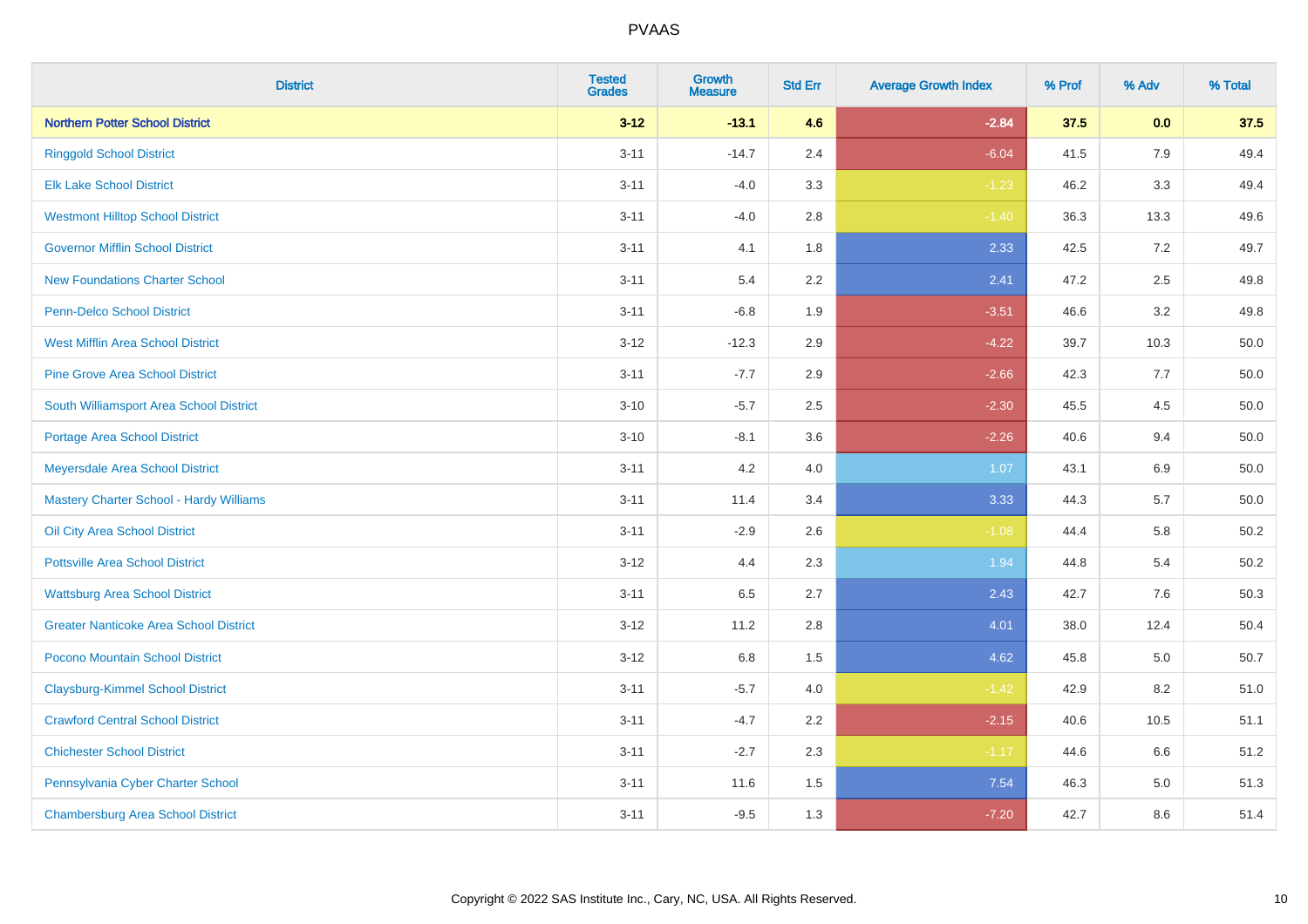| <b>District</b>                               | <b>Tested</b><br><b>Grades</b> | <b>Growth</b><br><b>Measure</b> | <b>Std Err</b> | <b>Average Growth Index</b> | % Prof | % Adv   | % Total |
|-----------------------------------------------|--------------------------------|---------------------------------|----------------|-----------------------------|--------|---------|---------|
| <b>Northern Potter School District</b>        | $3 - 12$                       | $-13.1$                         | 4.6            | $-2.84$                     | 37.5   | 0.0     | 37.5    |
| Lehigh Valley Academy Regional Charter School | $3 - 11$                       | 0.7                             | 2.3            | 0.32                        | 46.3   | $5.0\,$ | 51.4    |
| <b>Burgettstown Area School District</b>      | $3 - 11$                       | $-2.1$                          | 3.4            | $-0.62$                     | 50.0   | 1.4     | 51.4    |
| <b>Interboro School District</b>              | $3 - 12$                       | $-7.3$                          | 2.1            | $-3.43$                     | 46.6   | 4.8     | 51.4    |
| <b>Carlynton School District</b>              | $3 - 11$                       | 7.3                             | 3.3            | 2.22                        | 41.0   | 10.5    | 51.6    |
| <b>Middletown Area School District</b>        | $3 - 11$                       | $-5.3$                          | 2.6            | $-2.05$                     | 46.4   | 5.3     | 51.7    |
| <b>Upper Darby School District</b>            | $3 - 12$                       | 6.9                             | 1.5            | 4.62                        | 45.0   | 6.7     | 51.7    |
| <b>Hamburg Area School District</b>           | $3 - 11$                       | 8.9                             | 2.5            | 3.63                        | 43.5   | 8.2     | 51.7    |
| <b>Forbes Road School District</b>            | $3 - 11$                       | 2.8                             | 5.1            | 0.56                        | 41.4   | 10.3    | 51.7    |
| <b>Butler Area School District</b>            | $3 - 11$                       | $-6.5$                          | 1.5            | $-4.26$                     | 42.5   | 9.4     | 51.9    |
| <b>Riverside School District</b>              | $3 - 11$                       | $-3.2$                          | 3.0            | $-1.09$                     | 43.0   | 9.0     | 52.0    |
| Schuylkill Haven Area School District         | $3 - 11$                       | $-15.3$                         | 3.1            | $-4.87$                     | 49.7   | 2.4     | 52.1    |
| <b>Panther Valley School District</b>         | $3 - 12$                       | $-0.6$                          | 3.3            | $-0.19$                     | 47.9   | 4.3     | 52.1    |
| <b>Montrose Area School District</b>          | $3 - 10$                       | $-5.5$                          | 3.0            | $-1.82$                     | 46.7   | 5.4     | 52.2    |
| <b>Stroudsburg Area School District</b>       | $3 - 11$                       | $5.5\,$                         | 1.9            | 2.88                        | 48.1   | 4.2     | 52.3    |
| <b>Lakeland School District</b>               | $3 - 11$                       | 1.1                             | 2.8            | 0.38                        | 48.6   | 3.7     | 52.3    |
| <b>Milton Area School District</b>            | $3 - 11$                       | $-8.7$                          | 2.5            | $-3.52$                     | 45.4   | 6.9     | 52.3    |
| <b>Chestnut Ridge School District</b>         | $3 - 12$                       | $-3.4$                          | 2.9            | $-1.17$                     | 46.6   | 5.8     | 52.4    |
| <b>Greensburg Salem School District</b>       | $3 - 11$                       | $-4.4$                          | 2.4            | $-1.88$                     | 47.6   | 4.9     | 52.4    |
| <b>Wyoming Valley West School District</b>    | $3 - 11$                       | $-2.2$                          | 2.4            | $-0.91$                     | 49.4   | 3.0     | 52.4    |
| <b>California Area School District</b>        | $3 - 10$                       | $-7.3$                          | 3.6            | $-2.02$                     | 42.6   | 9.8     | 52.5    |
| <b>East Lycoming School District</b>          | $3 - 11$                       | $-6.0$                          | 2.7            | $-2.24$                     | 48.3   | 4.2     | 52.5    |
| <b>Northern Cambria School District</b>       | $3 - 11$                       | 10.0                            | 3.3            | 3.04                        | 47.4   | 5.1     | 52.6    |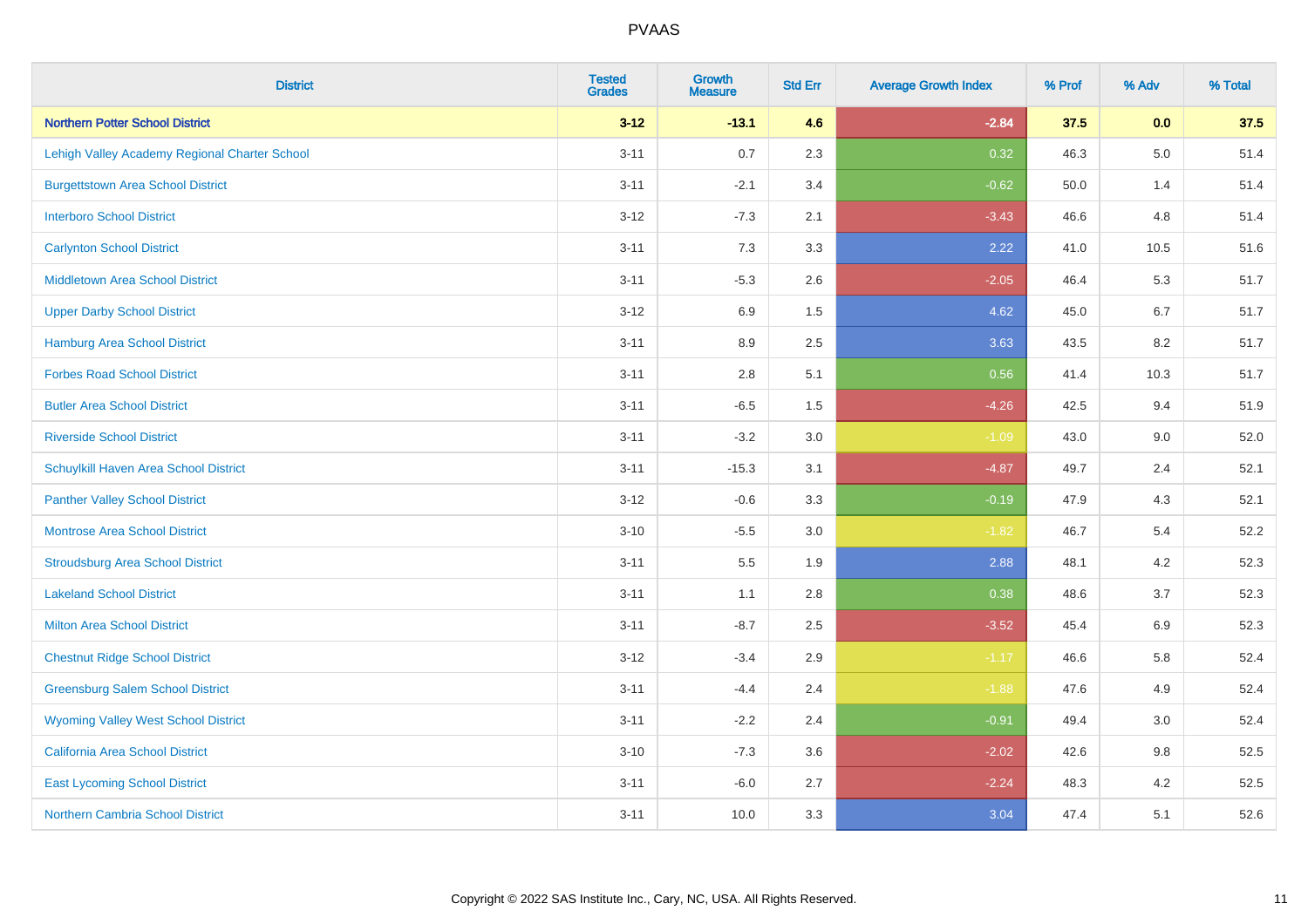| <b>District</b>                            | <b>Tested</b><br><b>Grades</b> | <b>Growth</b><br><b>Measure</b> | <b>Std Err</b> | <b>Average Growth Index</b> | % Prof | % Adv   | % Total |
|--------------------------------------------|--------------------------------|---------------------------------|----------------|-----------------------------|--------|---------|---------|
| <b>Northern Potter School District</b>     | $3 - 12$                       | $-13.1$                         | 4.6            | $-2.84$                     | 37.5   | 0.0     | 37.5    |
| <b>Mount Pleasant Area School District</b> | $3 - 11$                       | $-5.0$                          | 2.6            | $-1.93$                     | 52.6   | 0.0     | 52.6    |
| <b>Franklin Area School District</b>       | $3 - 11$                       | 6.6                             | 2.8            | 2.34                        | 48.2   | 4.5     | 52.7    |
| Hatboro-Horsham School District            | $3 - 11$                       | $-12.8$                         | 1.7            | $-7.47$                     | 45.6   | $7.2\,$ | 52.8    |
| <b>Salisbury Township School District</b>  | $3 - 11$                       | 6.3                             | 3.6            | 1.77                        | 46.2   | 6.6     | 52.8    |
| <b>Grove City Area School District</b>     | $3 - 12$                       | 5.1                             | 2.4            | 2.09                        | 36.4   | 16.5    | 52.8    |
| <b>Hazleton Area School District</b>       | $3 - 11$                       | 9.6                             | 1.4            | 6.77                        | 45.0   | 7.8     | 52.9    |
| <b>Mid Valley School District</b>          | $3 - 10$                       | $-1.7$                          | 3.0            | $-0.55$                     | 45.1   | 7.8     | 52.9    |
| <b>Tuscarora School District</b>           | $3 - 11$                       | $-0.6$                          | 2.3            | $-0.27$                     | 45.1   | 8.1     | 53.2    |
| <b>Connellsville Area School District</b>  | $3 - 11$                       | 6.1                             | 2.0            | 3.05                        | 45.4   | 7.8     | 53.2    |
| <b>Exeter Township School District</b>     | $3 - 11$                       | $-10.4$                         | 1.9            | $-5.44$                     | 50.6   | 2.7     | 53.3    |
| Philadelphia Academy Charter School        | $3 - 11$                       | $-8.9$                          | 2.9            | $-3.04$                     | 50.5   | 2.9     | 53.4    |
| <b>Sharon City School District</b>         | $3 - 11$                       | 4.9                             | 2.6            | 1.87                        | 48.2   | 5.3     | 53.4    |
| <b>MaST Community Charter School</b>       | $3 - 10$                       | $-4.1$                          | 2.7            | $-1.52$                     | 44.0   | 9.5     | 53.4    |
| East Stroudsburg Area School District      | $3 - 11$                       | 0.1                             | 1.6            | 0.05                        | 45.8   | 7.8     | 53.6    |
| <b>Conemaugh Valley School District</b>    | $3 - 12$                       | $-3.2$                          | 4.1            | $-0.78$                     | 48.2   | 5.6     | 53.7    |
| <b>North Star School District</b>          | $3 - 11$                       | $-8.7$                          | 3.5            | $-2.51$                     | 47.8   | 6.0     | 53.7    |
| <b>Mifflin County School District</b>      | $3 - 11$                       | 9.1                             | 1.7            | 5.49                        | 47.1   | 6.7     | 53.8    |
| <b>Ridley School District</b>              | $3 - 12$                       | 10.0                            | 1.6            | 6.10                        | 45.6   | 8.2     | 53.8    |
| <b>Pottsgrove School District</b>          | $3 - 11$                       | 2.8                             | 2.0            | 1.35                        | 44.0   | 10.0    | 53.9    |
| <b>Bradford Area School District</b>       | $3 - 12$                       | $-9.3$                          | 2.4            | $-3.87$                     | 45.8   | 8.3     | 54.2    |
| <b>Conrad Weiser Area School District</b>  | $3 - 11$                       | 3.6                             | 2.2            | 1.63                        | 52.1   | 2.1     | 54.2    |
| Jeannette City School District             | $3 - 11$                       | $-4.3$                          | $3.8\,$        | $-1.13$                     | 46.7   | 7.5     | 54.2    |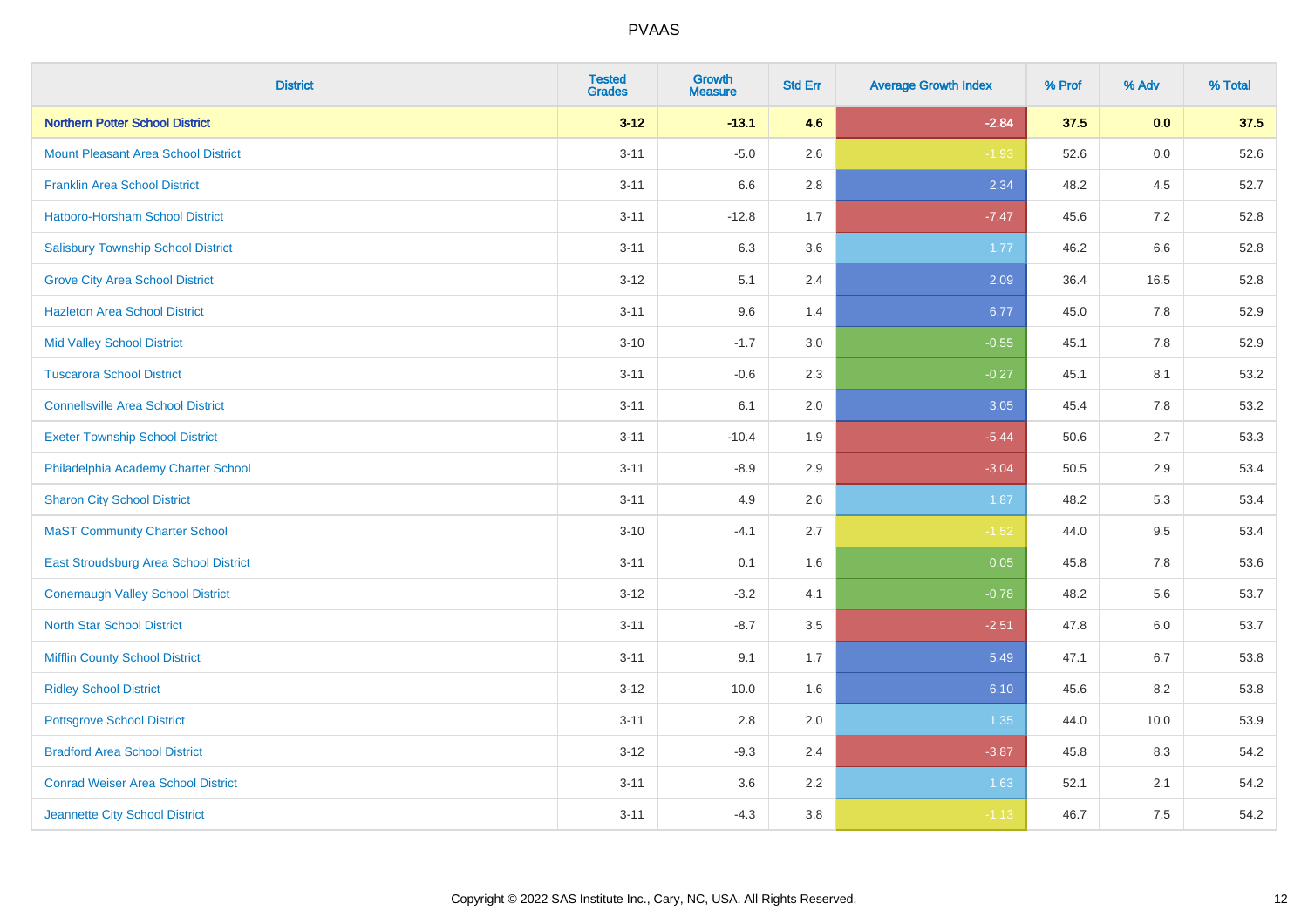| <b>District</b>                              | <b>Tested</b><br><b>Grades</b> | <b>Growth</b><br><b>Measure</b> | <b>Std Err</b> | <b>Average Growth Index</b> | % Prof | % Adv | % Total |
|----------------------------------------------|--------------------------------|---------------------------------|----------------|-----------------------------|--------|-------|---------|
| <b>Northern Potter School District</b>       | $3 - 12$                       | $-13.1$                         | 4.6            | $-2.84$                     | 37.5   | 0.0   | 37.5    |
| Southern Tioga School District               | $3 - 11$                       | $-11.5$                         | 2.7            | $-4.25$                     | 47.8   | 6.4   | 54.3    |
| <b>Penncrest School District</b>             | $3 - 11$                       | 5.7                             | 2.2            | 2.57                        | 47.2   | 7.1   | 54.3    |
| <b>Athens Area School District</b>           | $3 - 11$                       | 1.6                             | 2.5            | 0.64                        | 46.9   | 7.6   | 54.5    |
| <b>Laurel Highlands School District</b>      | $3 - 11$                       | 4.3                             | 2.4            | 1.81                        | 44.9   | 9.6   | 54.5    |
| <b>Tunkhannock Area School District</b>      | $3 - 11$                       | 2.3                             | 2.2            | $1.01$                      | 44.9   | 9.6   | 54.6    |
| <b>Yough School District</b>                 | $3 - 10$                       | $-6.6$                          | 2.7            | $-2.43$                     | 50.8   | 4.0   | 54.8    |
| Insight PA Cyber Charter School              | $3 - 11$                       | 0.7                             | 5.7            | 0.12                        | 50.0   | 4.8   | 54.8    |
| <b>Forest Hills School District</b>          | $3 - 11$                       | $-7.3$                          | 2.7            | $-2.74$                     | 41.1   | 13.7  | 54.8    |
| <b>Pennridge School District</b>             | $3 - 10$                       | $-16.8$                         | 1.4            | $-11.59$                    | 46.8   | 8.0   | 54.9    |
| <b>Blue Mountain School District</b>         | $3 - 10$                       | $-5.8$                          | 2.3            | $-2.56$                     | 46.6   | 8.5   | 55.1    |
| <b>York Academy Regional Charter School</b>  | $3 - 11$                       | 9.0                             | 5.0            | 1.79                        | 55.2   | 0.0   | 55.2    |
| Northern Tioga School District               | $3 - 12$                       | $-7.5$                          | 2.8            | $-2.64$                     | 54.0   | $1.2$ | 55.2    |
| <b>Glendale School District</b>              | $3 - 10$                       | $-0.9$                          | 3.7            | $-0.24$                     | 50.0   | 5.4   | 55.4    |
| <b>Cornwall-Lebanon School District</b>      | $3 - 11$                       | 8.3                             | 1.6            | 5.08                        | 47.2   | 8.4   | 55.6    |
| <b>Elizabeth Forward School District</b>     | $3 - 11$                       | $-8.4$                          | 2.4            | $-3.41$                     | 51.7   | 4.0   | 55.7    |
| <b>Altoona Area School District</b>          | $3 - 12$                       | 3.3                             | 1.6            | 1.99                        | 47.7   | 8.2   | 55.9    |
| <b>Iroquois School District</b>              | $3 - 11$                       | 13.1                            | 3.0            | 4.35                        | 48.2   | 7.8   | 56.0    |
| <b>Oley Valley School District</b>           | $3 - 11$                       | $-0.4$                          | 2.8            | $-0.15$                     | 43.1   | 12.9  | 56.0    |
| <b>Cheltenham School District</b>            | $3 - 11$                       | $-1.4$                          | 2.1            | $-0.67$                     | 46.1   | 10.0  | 56.1    |
| Jersey Shore Area School District            | $3 - 11$                       | 0.5                             | 2.6            | 0.21                        | 47.1   | 9.2   | 56.2    |
| <b>Tidioute Community Charter School</b>     | $3 - 11$                       | 5.7                             | 5.1            | 1.11                        | 34.4   | 21.9  | 56.2    |
| <b>Susquehanna Community School District</b> | $3 - 11$                       | $-2.8$                          | 4.2            | $-0.66$                     | 49.4   | 6.9   | 56.3    |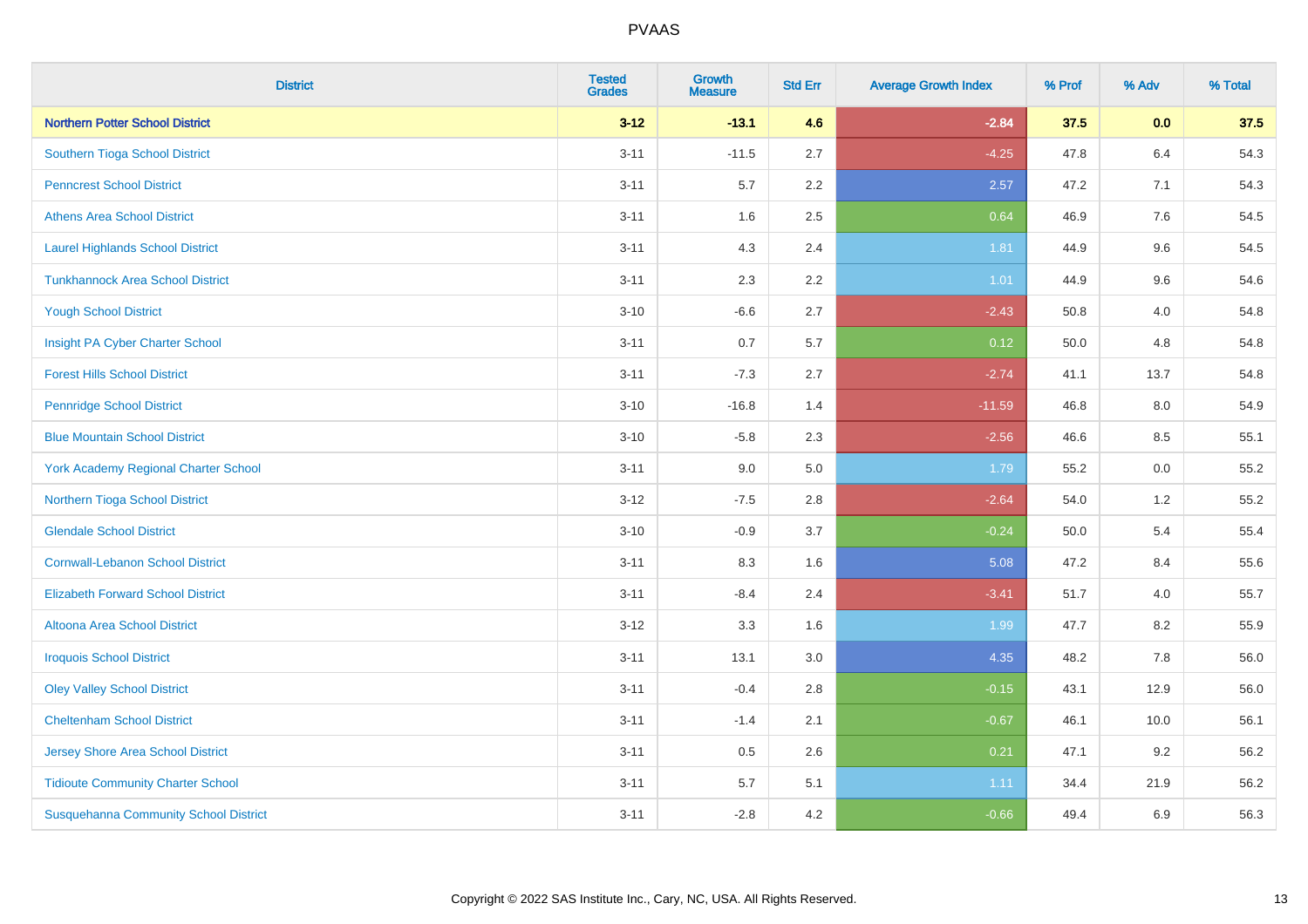| <b>District</b>                                    | <b>Tested</b><br><b>Grades</b> | Growth<br><b>Measure</b> | <b>Std Err</b> | <b>Average Growth Index</b> | % Prof | % Adv   | % Total |
|----------------------------------------------------|--------------------------------|--------------------------|----------------|-----------------------------|--------|---------|---------|
| <b>Northern Potter School District</b>             | $3 - 12$                       | $-13.1$                  | 4.6            | $-2.84$                     | 37.5   | 0.0     | 37.5    |
| <b>Moniteau School District</b>                    | $3 - 11$                       | $-11.8$                  | 3.3            | $-3.56$                     | 50.0   | 6.3     | 56.3    |
| <b>Steel Valley School District</b>                | $3 - 11$                       | 6.5                      | 3.4            | 1.89                        | 50.7   | 5.6     | 56.3    |
| <b>Commonwealth Charter Academy Charter School</b> | $3 - 10$                       | 9.1                      | 1.9            | 4.90                        | 47.2   | 9.1     | 56.3    |
| <b>Loyalsock Township School District</b>          | $3 - 12$                       | 4.2                      | 2.8            | 1.47                        | 54.3   | 2.1     | 56.4    |
| <b>Whitehall-Coplay School District</b>            | $3 - 11$                       | 6.1                      | 1.8            | 3.45                        | 49.3   | 7.4     | 56.6    |
| <b>Bethlehem Area School District</b>              | $3 - 11$                       | 9.3                      | 1.1            | 8.15                        | 44.7   | 12.0    | 56.7    |
| Allegheny-Clarion Valley School District           | $3 - 10$                       | 7.8                      | 4.7            | 1.65                        | 53.3   | 3.3     | 56.7    |
| Lehighton Area School District                     | $3 - 11$                       | $-1.6$                   | 2.3            | $-0.70$                     | 51.1   | 5.6     | 56.7    |
| South Side Area School District                    | $3 - 11$                       | $-1.6$                   | 3.3            | $-0.48$                     | 50.0   | 6.8     | 56.8    |
| <b>Millville Area School District</b>              | $3-12$                         | $-0.9$                   | 4.7            | $-0.18$                     | 51.4   | 5.4     | 56.8    |
| <b>Twin Valley School District</b>                 | $3-12$                         | $-3.6$                   | 2.1            | $-1.69$                     | 49.6   | 7.1     | 56.8    |
| <b>Waynesboro Area School District</b>             | $3 - 12$                       | $-6.1$                   | 1.9            | $-3.20$                     | 50.0   | $6.8\,$ | 56.8    |
| <b>Williamsport Area School District</b>           | $3 - 11$                       | 1.9                      | 1.8            | 1.04                        | 44.1   | 12.8    | 56.9    |
| <b>Brockway Area School District</b>               | $3 - 11$                       | $0.6\,$                  | 3.6            | 0.16                        | 49.2   | 7.7     | 56.9    |
| Cambria Heights School District                    | $3 - 10$                       | $-4.1$                   | 3.1            | $-1.32$                     | 51.0   | 6.0     | 57.0    |
| <b>Central Greene School District</b>              | $3 - 11$                       | $-1.6$                   | 2.8            | $-0.55$                     | 54.2   | 2.8     | 57.0    |
| <b>Keystone School District</b>                    | $3 - 11$                       | 3.1                      | 3.3            | 0.94                        | 50.6   | 6.5     | 57.1    |
| <b>Wilson Area School District</b>                 | $3 - 11$                       | 6.0                      | 2.6            | 2.30                        | 48.7   | 8.5     | 57.2    |
| <b>Valley Grove School District</b>                | $3 - 10$                       | $-3.7$                   | 3.7            | $-1.01$                     | 51.2   | 6.1     | 57.3    |
| <b>Brandywine Heights Area School District</b>     | $3 - 11$                       | $-4.9$                   | 2.7            | $-1.81$                     | 49.2   | 8.2     | 57.4    |
| <b>Armstrong School District</b>                   | $3 - 11$                       | 2.6                      | 1.7            | 1.53                        | 51.5   | 6.1     | 57.6    |
| <b>Cranberry Area School District</b>              | $3-12$                         | 9.2                      | 3.0            | 3.04                        | 47.5   | 10.2    | 57.6    |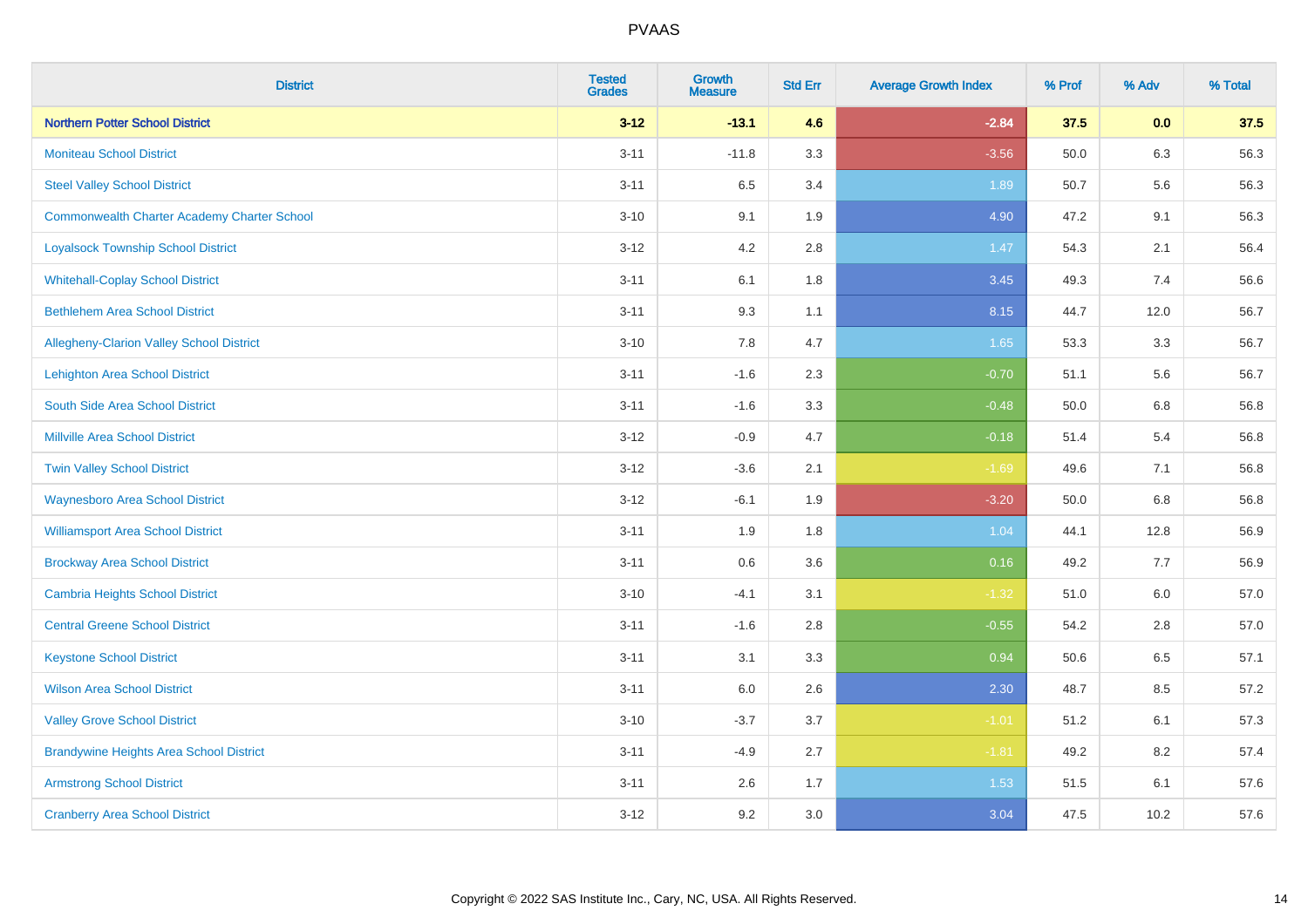| <b>District</b>                                 | <b>Tested</b><br><b>Grades</b> | <b>Growth</b><br><b>Measure</b> | <b>Std Err</b> | <b>Average Growth Index</b> | % Prof | % Adv | % Total |
|-------------------------------------------------|--------------------------------|---------------------------------|----------------|-----------------------------|--------|-------|---------|
| <b>Northern Potter School District</b>          | $3 - 12$                       | $-13.1$                         | 4.6            | $-2.84$                     | 37.5   | 0.0   | 37.5    |
| <b>Eastern Lancaster County School District</b> | $3 - 12$                       | 4.5                             | 2.2            | 2.09                        | 46.3   | 11.4  | 57.6    |
| <b>Bald Eagle Area School District</b>          | $3 - 11$                       | $-2.1$                          | 2.7            | $-0.75$                     | 48.4   | 9.4   | 57.7    |
| <b>Susquenita School District</b>               | $3 - 11$                       | $-0.1$                          | 2.8            | $-0.01$                     | 47.7   | 10.1  | 57.8    |
| <b>Brentwood Borough School District</b>        | $3 - 11$                       | $-5.3$                          | 3.0            | $-1.72$                     | 52.0   | 6.1   | 58.2    |
| <b>Dover Area School District</b>               | $3 - 12$                       | 6.0                             | 2.1            | 2.94                        | 52.2   | 6.0   | 58.2    |
| <b>Bellefonte Area School District</b>          | $3 - 11$                       | $-0.4$                          | 2.2            | $-0.17$                     | 47.6   | 10.6  | 58.2    |
| <b>Riverside Beaver County School District</b>  | $3 - 11$                       | $-14.0$                         | 3.0            | $-4.64$                     | 49.4   | 8.8   | 58.2    |
| <b>West York Area School District</b>           | $3 - 12$                       | 3.2                             | 2.3            | 1.38                        | 53.8   | 4.4   | 58.2    |
| <b>Commodore Perry School District</b>          | $3 - 11$                       | 3.2                             | 5.5            | 0.58                        | 58.3   | 0.0   | 58.3    |
| <b>Bedford Area School District</b>             | $3 - 11$                       | 2.5                             | 2.6            | 0.93                        | 48.5   | 10.0  | 58.5    |
| Johnsonburg Area School District                | $3 - 11$                       | $-14.1$                         | 3.9            | $-3.62$                     | 54.0   | 4.6   | 58.6    |
| <b>Shaler Area School District</b>              | $3 - 11$                       | $-0.8$                          | 1.9            | $-0.43$                     | 49.1   | 9.6   | 58.7    |
| <b>Western Wayne School District</b>            | $3 - 11$                       | 5.6                             | 2.9            | 1.93                        | 41.3   | 17.4  | 58.7    |
| <b>Ridgway Area School District</b>             | $3 - 11$                       | $-14.5$                         | 4.1            | $-3.56$                     | 49.0   | 9.8   | 58.8    |
| <b>Centennial School District</b>               | $3 - 10$                       | 7.1                             | 1.7            | 4.29                        | 50.1   | 8.7   | 58.9    |
| Southern Columbia Area School District          | $3 - 11$                       | $-14.6$                         | 3.0            | $-4.92$                     | 55.0   | 4.0   | 59.0    |
| <b>Reynolds School District</b>                 | $3 - 10$                       | 0.5                             | 3.4            | 0.16                        | 52.1   | 7.0   | 59.2    |
| <b>Carbondale Area School District</b>          | $3 - 10$                       | 7.4                             | 3.3            | 2.25                        | 56.6   | 2.6   | 59.2    |
| <b>Gettysburg Area School District</b>          | $3 - 11$                       | $-4.0$                          | 2.1            | $-1.89$                     | 45.3   | 14.0  | 59.3    |
| <b>Millersburg Area School District</b>         | $3 - 11$                       | 6.2                             | 3.8            | 1.63                        | 51.8   | 7.4   | 59.3    |
| <b>Somerset Area School District</b>            | $3 - 11$                       | $-4.4$                          | 2.3            | $-1.93$                     | 44.4   | 14.9  | 59.3    |
| <b>Sayre Area School District</b>               | $3 - 11$                       | 11.2                            | 3.5            | 3.20                        | 52.2   | 7.5   | 59.7    |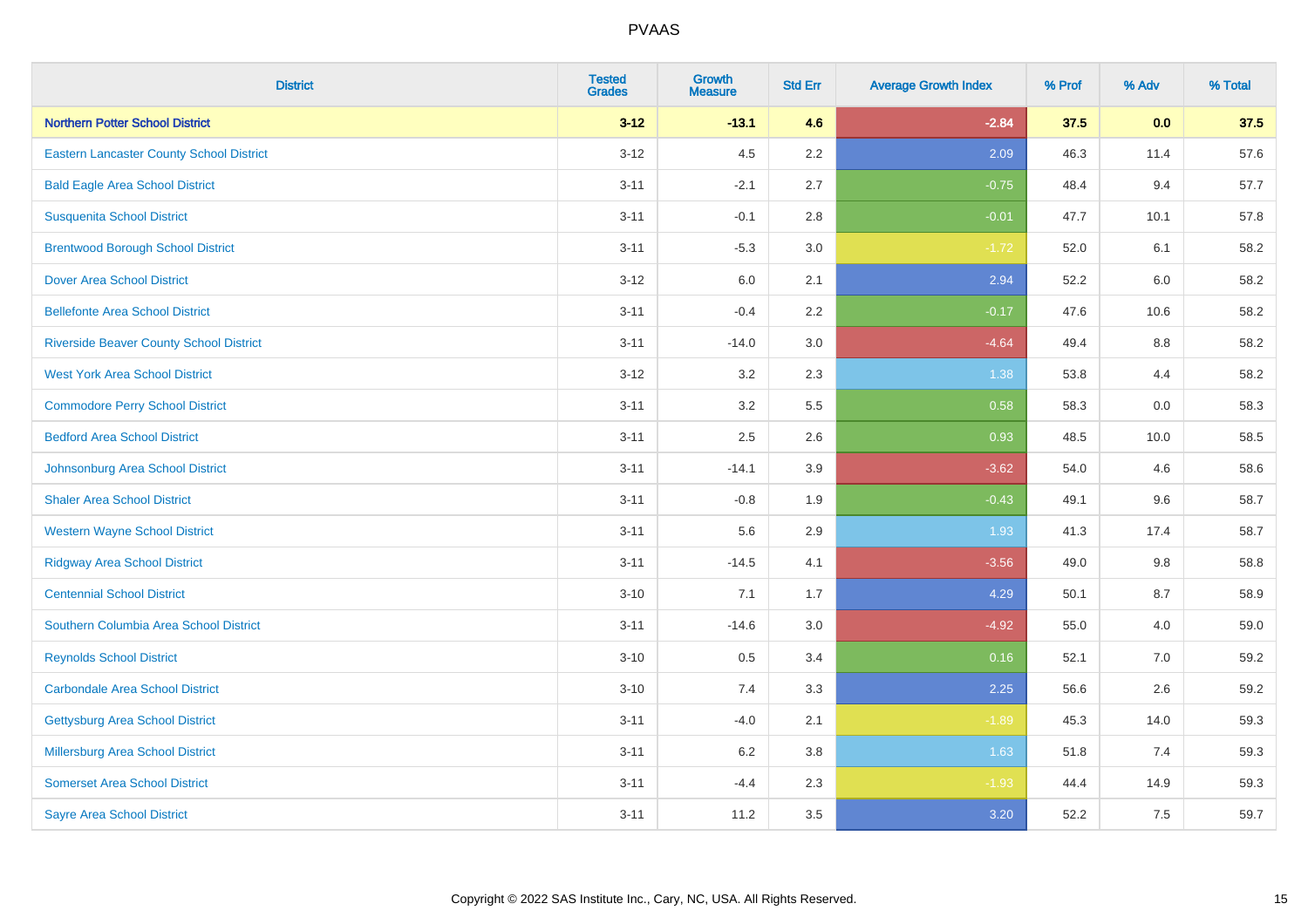| <b>District</b>                               | <b>Tested</b><br><b>Grades</b> | <b>Growth</b><br><b>Measure</b> | <b>Std Err</b> | <b>Average Growth Index</b> | % Prof | % Adv   | % Total |
|-----------------------------------------------|--------------------------------|---------------------------------|----------------|-----------------------------|--------|---------|---------|
| <b>Northern Potter School District</b>        | $3 - 12$                       | $-13.1$                         | 4.6            | $-2.84$                     | 37.5   | 0.0     | 37.5    |
| <b>Old Forge School District</b>              | $3 - 12$                       | $-5.9$                          | 3.4            | $-1.73$                     | 52.9   | 7.1     | 60.0    |
| <b>Apollo-Ridge School District</b>           | $3-12$                         | $-4.7$                          | 3.7            | $-1.24$                     | 50.0   | 10.0    | 60.0    |
| <b>Central Fulton School District</b>         | $3 - 11$                       | $-0.5$                          | 3.5            | $-0.14$                     | 51.4   | 8.6     | 60.0    |
| <b>Clarion Area School District</b>           | $3 - 11$                       | 10.3                            | 4.1            | 2.51                        | 45.4   | 14.6    | 60.0    |
| <b>Trinity Area School District</b>           | $3 - 11$                       | $-5.4$                          | 2.0            | $-2.71$                     | 48.3   | 11.8    | 60.1    |
| <b>Plum Borough School District</b>           | $3 - 11$                       | $-11.3$                         | 2.2            | $-5.19$                     | 51.1   | $9.0\,$ | 60.1    |
| <b>Wilmington Area School District</b>        | $3 - 11$                       | 7.5                             | 3.0            | 2.48                        | 55.1   | 5.1     | 60.2    |
| <b>Eastern Lebanon County School District</b> | $3 - 11$                       | 8.6                             | 2.2            | 3.84                        | 48.8   | 11.4    | 60.3    |
| <b>Carlisle Area School District</b>          | $3 - 11$                       | $-5.3$                          | 1.9            | $-2.81$                     | 54.0   | 6.3     | 60.3    |
| <b>Fort Cherry School District</b>            | $3 - 10$                       | $-5.9$                          | 3.8            | $-1.56$                     | 55.2   | $5.2\,$ | 60.3    |
| <b>Greenville Area School District</b>        | $3 - 11$                       | 0.7                             | 2.9            | 0.26                        | 53.4   | 6.9     | 60.3    |
| <b>Mohawk Area School District</b>            | $3 - 11$                       | $-7.5$                          | 3.1            | $-2.45$                     | 49.4   | 11.0    | 60.4    |
| <b>Spring Cove School District</b>            | $3 - 11$                       | 3.4                             | 2.5            | 1.33                        | 47.8   | 12.7    | 60.4    |
| <b>Palisades School District</b>              | $3 - 11$                       | $-8.7$                          | 2.8            | $-3.06$                     | 53.8   | 6.7     | 60.5    |
| <b>Punxsutawney Area School District</b>      | $3 - 11$                       | 4.2                             | 2.9            | 1.45                        | 55.0   | 5.5     | 60.6    |
| <b>Octorara Area School District</b>          | $3 - 11$                       | 9.1                             | 2.4            | 3.82                        | 52.1   | 8.5     | 60.6    |
| <b>Central Dauphin School District</b>        | $3 - 11$                       | 4.4                             | 1.3            | 3.32                        | 53.3   | 7.4     | 60.7    |
| <b>Mcguffey School District</b>               | $3 - 11$                       | 2.1                             | 2.6            | 0.81                        | 57.7   | 3.1     | 60.8    |
| <b>Montgomery Area School District</b>        | $3 - 11$                       | 10.7                            | 3.6            | 2.96                        | 48.7   | 12.4    | 61.1    |
| Ambridge Area School District                 | $3 - 12$                       | 9.1                             | 2.6            | 3.46                        | 50.4   | 10.7    | 61.1    |
| <b>Wellsboro Area School District</b>         | $3 - 11$                       | $-12.4$                         | 3.0            | $-4.11$                     | 49.2   | 11.9    | 61.1    |
| <b>Rose Tree Media School District</b>        | $3 - 10$                       | $-25.6$                         | 2.4            | $-10.76$                    | 54.8   | 6.4     | 61.2    |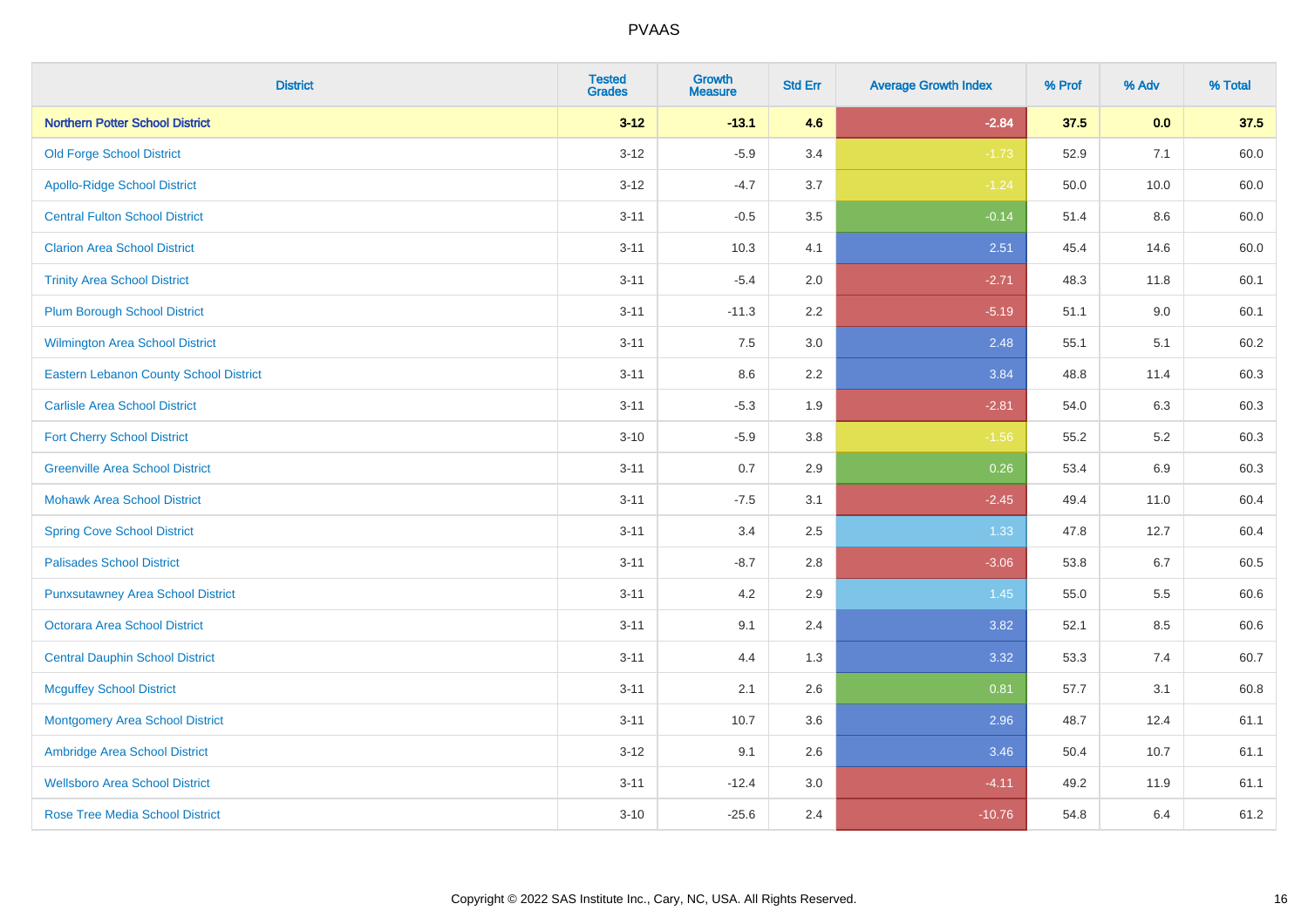| <b>District</b>                                | <b>Tested</b><br><b>Grades</b> | <b>Growth</b><br><b>Measure</b> | <b>Std Err</b> | <b>Average Growth Index</b> | % Prof | % Adv   | % Total |
|------------------------------------------------|--------------------------------|---------------------------------|----------------|-----------------------------|--------|---------|---------|
| <b>Northern Potter School District</b>         | $3 - 12$                       | $-13.1$                         | 4.6            | $-2.84$                     | 37.5   | 0.0     | 37.5    |
| <b>Elizabethtown Area School District</b>      | $3 - 12$                       | $-0.9$                          | 1.9            | $-0.47$                     | 50.0   | 11.2    | 61.2    |
| <b>Conewago Valley School District</b>         | $3 - 12$                       | $-0.9$                          | 2.0            | $-0.45$                     | 51.7   | 9.6     | 61.3    |
| South Eastern School District                  | $3 - 11$                       | $0.9\,$                         | 2.4            | 0.39                        | 54.8   | 6.6     | 61.4    |
| <b>Karns City Area School District</b>         | $3 - 11$                       | $-6.0$                          | 2.9            | $-2.03$                     | 53.1   | 8.3     | 61.5    |
| <b>Union Area School District</b>              | $3 - 11$                       | 1.9                             | 4.3            | 0.44                        | 61.5   | 0.0     | 61.5    |
| <b>Newport School District</b>                 | $3 - 12$                       | 1.4                             | 3.5            | 0.41                        | 51.5   | 10.3    | 61.8    |
| <b>Lower Dauphin School District</b>           | $3 - 11$                       | 0.6                             | 1.9            | 0.33                        | 49.2   | 12.6    | 61.8    |
| <b>Fairfield Area School District</b>          | $3 - 11$                       | $-5.6$                          | 3.4            | $-1.66$                     | 57.9   | 4.0     | 61.8    |
| <b>Everett Area School District</b>            | $3 - 11$                       | 5.0                             | 3.4            | 1.47                        | 60.5   | 1.3     | 61.8    |
| <b>Upper Moreland Township School District</b> | $3 - 11$                       | $-5.0$                          | 2.2            | $-2.31$                     | 57.9   | 4.0     | 61.9    |
| <b>Line Mountain School District</b>           | $3 - 11$                       | 4.1                             | 3.2            | 1.27                        | 52.9   | 9.2     | 62.1    |
| <b>Homer-Center School District</b>            | $3 - 11$                       | 9.7                             | 3.6            | 2.70                        | 45.1   | 17.2    | 62.3    |
| <b>Palmerton Area School District</b>          | $3 - 11$                       | $-1.2$                          | 3.0            | $-0.39$                     | 57.4   | 5.0     | 62.4    |
| <b>Hopewell Area School District</b>           | $3 - 11$                       | 2.6                             | 2.7            | 0.97                        | 58.4   | 4.0     | 62.4    |
| <b>Dallas School District</b>                  | $3 - 11$                       | $-2.5$                          | 2.2            | $-1.12$                     | 54.9   | 7.6     | 62.4    |
| <b>Otto-Eldred School District</b>             | $3 - 11$                       | $-0.7$                          | 4.2            | $-0.15$                     | 56.2   | $6.2\,$ | 62.5    |
| Daniel Boone Area School District              | $3 - 12$                       | 5.7                             | 2.0            | 2.88                        | 51.0   | 11.5    | 62.6    |
| Pen Argyl Area School District                 | $3 - 12$                       | 9.2                             | 2.7            | 3.46                        | 50.0   | 12.6    | 62.6    |
| <b>Windber Area School District</b>            | $3 - 11$                       | $-7.2$                          | 3.2            | $-2.24$                     | 55.4   | 7.2     | 62.6    |
| <b>Pleasant Valley School District</b>         | $3 - 11$                       | 3.1                             | 2.0            | 1.57                        | 57.2   | 5.5     | 62.8    |
| <b>Berlin Brothersvalley School District</b>   | $3 - 11$                       | 4.0                             | 4.2            | 0.96                        | 48.8   | 14.0    | 62.8    |
| Northwestern Lehigh School District            | $3 - 11$                       | 2.2                             | 2.3            | 0.93                        | 53.3   | 9.7     | 63.0    |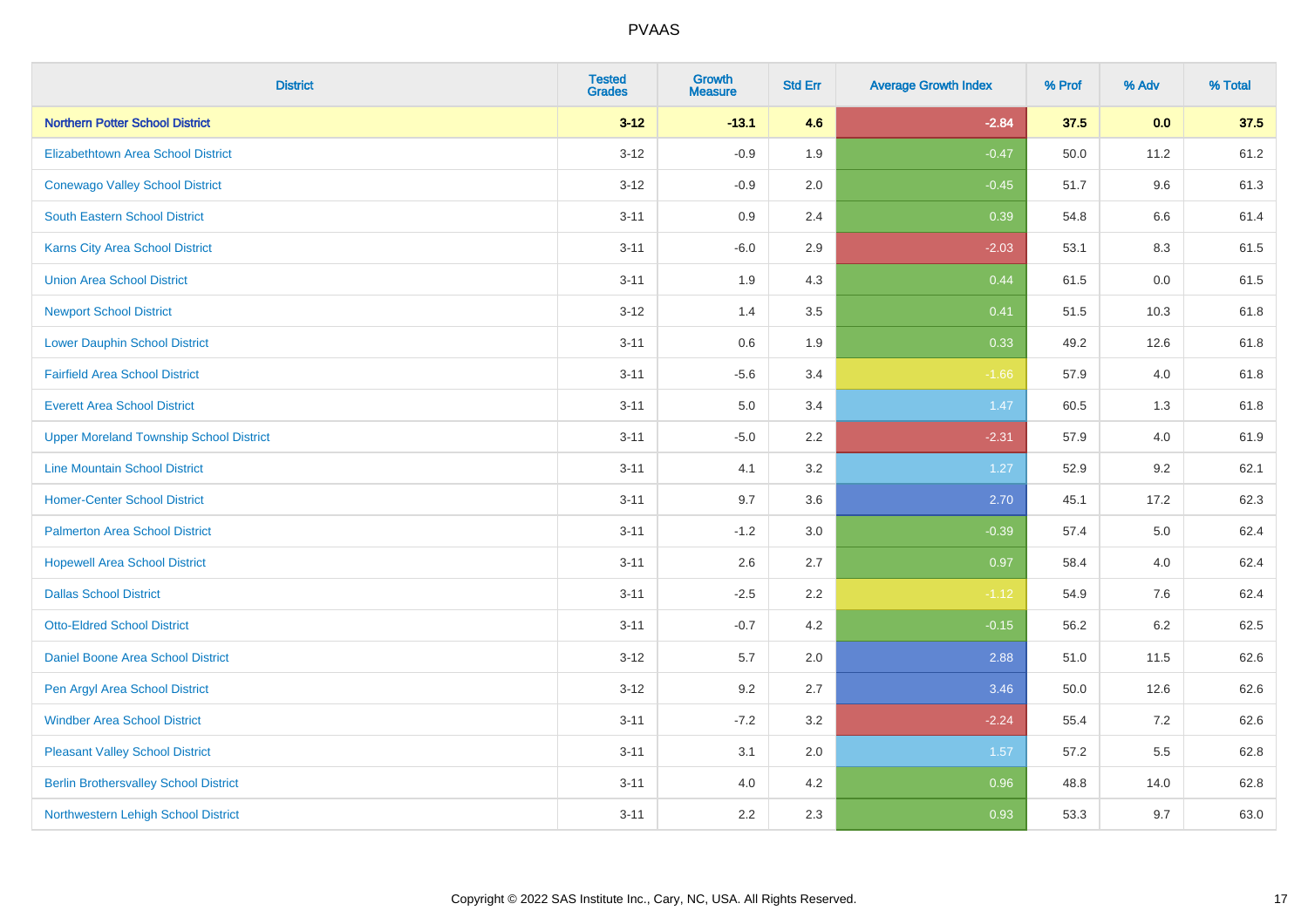| <b>District</b>                               | <b>Tested</b><br><b>Grades</b> | <b>Growth</b><br><b>Measure</b> | <b>Std Err</b> | <b>Average Growth Index</b> | % Prof | % Adv | % Total |
|-----------------------------------------------|--------------------------------|---------------------------------|----------------|-----------------------------|--------|-------|---------|
| <b>Northern Potter School District</b>        | $3 - 12$                       | $-13.1$                         | 4.6            | $-2.84$                     | 37.5   | 0.0   | 37.5    |
| <b>Western Beaver County School District</b>  | $3 - 11$                       | $-7.8$                          | 4.2            | $-1.87$                     | 56.5   | 6.5   | 63.0    |
| Northampton Area School District              | $3 - 11$                       | 4.0                             | 1.6            | 2.51                        | 52.3   | 10.8  | 63.1    |
| <b>Charleroi School District</b>              | $3 - 11$                       | $-2.6$                          | 3.0            | $-0.86$                     | 55.7   | 7.4   | 63.1    |
| <b>Chartiers Valley School District</b>       | $3 - 11$                       | $-1.7$                          | 2.0            | $-0.81$                     | 54.7   | 8.4   | 63.1    |
| <b>Lake-Lehman School District</b>            | $3 - 11$                       | 10.8                            | 2.7            | 3.93                        | 55.3   | 7.9   | 63.2    |
| <b>Kennett Consolidated School District</b>   | $3 - 11$                       | 4.8                             | 1.8            | 2.61                        | 52.5   | 10.7  | 63.2    |
| <b>Bermudian Springs School District</b>      | $3 - 11$                       | $-5.5$                          | 2.9            | $-1.94$                     | 56.4   | 6.8   | 63.2    |
| <b>Shippensburg Area School District</b>      | $3 - 11$                       | 9.3                             | 1.9            | 4.84                        | 53.1   | 10.2  | 63.3    |
| <b>Warwick School District</b>                | $3 - 11$                       | 5.2                             | 1.9            | 2.76                        | 46.4   | 17.0  | 63.3    |
| <b>Lakeview School District</b>               | $3 - 11$                       | $-0.9$                          | 3.7            | $-0.24$                     | 60.3   | 3.2   | 63.5    |
| <b>Clarion-Limestone Area School District</b> | $3-12$                         | $-2.5$                          | 4.1            | $-0.60$                     | 56.8   | 6.8   | 63.6    |
| Southeastern Greene School District           | $3 - 10$                       | 3.3                             | 4.6            | 0.72                        | 57.6   | 6.1   | 63.6    |
| <b>Bentworth School District</b>              | $3 - 11$                       | 5.7                             | 3.2            | 1.75                        | 44.2   | 19.5  | 63.6    |
| <b>West Shore School District</b>             | $3 - 12$                       | 5.0                             | 1.4            | 3.59                        | 54.2   | 9.4   | 63.6    |
| <b>Avella Area School District</b>            | $3 - 12$                       | $-0.3$                          | 4.7            | $-0.05$                     | 49.3   | 14.5  | 63.8    |
| <b>Upper Adams School District</b>            | $3 - 11$                       | 1.3                             | 2.9            | 0.47                        | 55.2   | 8.6   | 63.8    |
| <b>Coudersport Area School District</b>       | $3 - 11$                       | 7.7                             | 3.7            | 2.06                        | 55.7   | 8.2   | 63.9    |
| <b>Southmoreland School District</b>          | $3 - 11$                       | $-8.3$                          | 3.6            | $-2.32$                     | 56.8   | 7.2   | 64.0    |
| <b>Harbor Creek School District</b>           | $3 - 11$                       | $-7.1$                          | 2.7            | $-2.67$                     | 48.8   | 15.2  | 64.0    |
| <b>Mercer Area School District</b>            | $3 - 11$                       | $-0.2$                          | 3.3            | $-0.06$                     | 56.0   | 8.0   | 64.0    |
| <b>Ephrata Area School District</b>           | $3 - 11$                       | 5.6                             | 1.8            | 3.12                        | 54.7   | 9.5   | 64.2    |
| <b>Chartiers-Houston School District</b>      | $3 - 10$                       | $-8.6$                          | 3.5            | $-2.41$                     | 59.7   | 4.5   | 64.2    |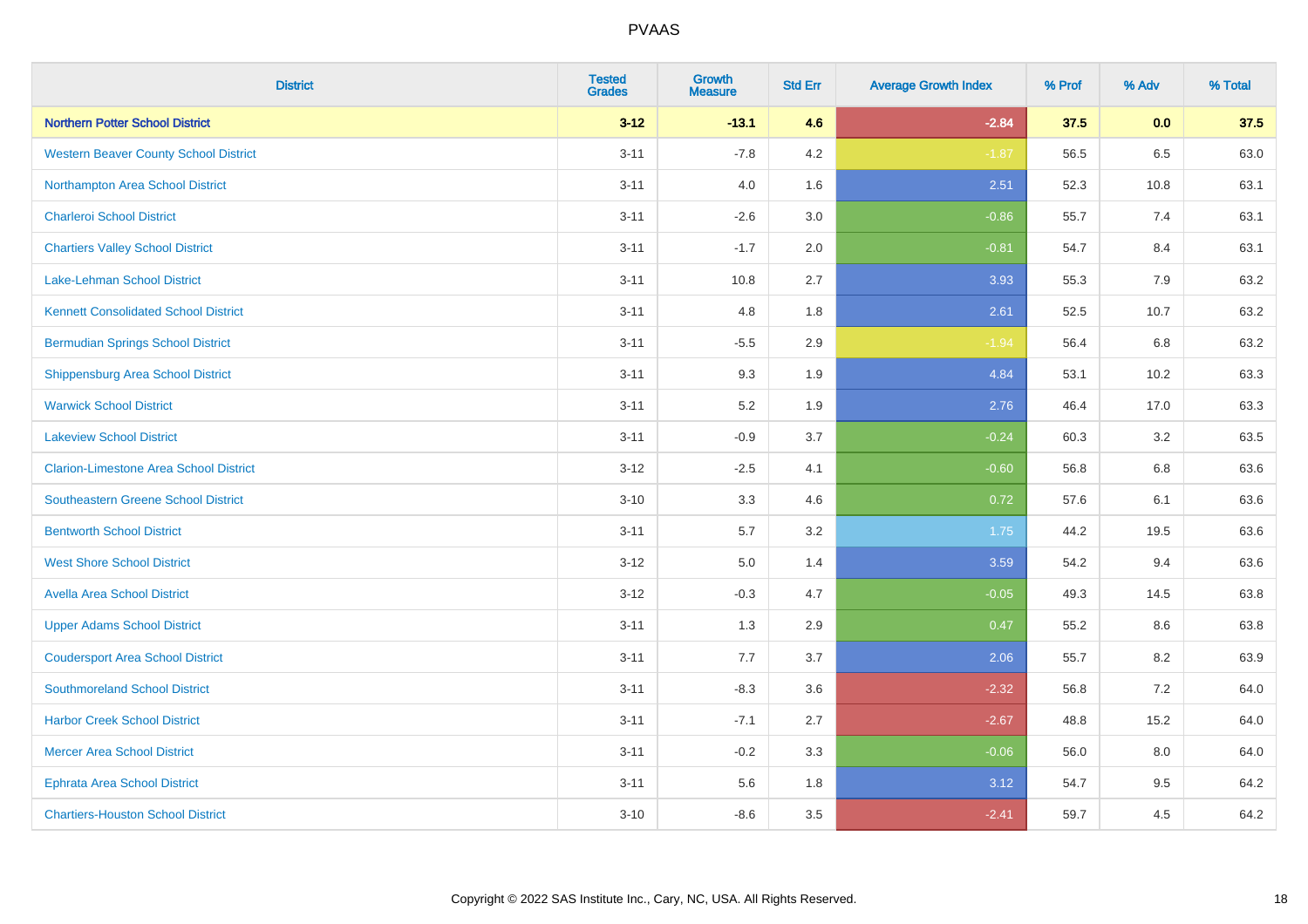| <b>District</b>                             | <b>Tested</b><br><b>Grades</b> | <b>Growth</b><br><b>Measure</b> | <b>Std Err</b> | <b>Average Growth Index</b> | % Prof | % Adv   | % Total |
|---------------------------------------------|--------------------------------|---------------------------------|----------------|-----------------------------|--------|---------|---------|
| <b>Northern Potter School District</b>      | $3 - 12$                       | $-13.1$                         | 4.6            | $-2.84$                     | 37.5   | 0.0     | 37.5    |
| <b>Dubois Area School District</b>          | $3 - 11$                       | $-6.2$                          | 2.0            | $-3.07$                     | 50.9   | 13.4    | 64.3    |
| <b>Belmont Charter School</b>               | $3 - 10$                       | 16.0                            | 6.5            | 2.45                        | 64.3   | 0.0     | 64.3    |
| <b>Avonworth School District</b>            | $3 - 10$                       | $-12.6$                         | 3.1            | $-4.01$                     | 59.8   | 4.6     | 64.4    |
| <b>Penn Manor School District</b>           | $3 - 11$                       | $-0.4$                          | 1.6            | $-0.25$                     | 51.9   | 12.6    | 64.5    |
| <b>Albert Gallatin Area School District</b> | $3 - 11$                       | $-0.8$                          | 2.4            | $-0.32$                     | 54.5   | 10.0    | 64.6    |
| Shenango Area School District               | $3 - 11$                       | $-2.6$                          | 3.3            | $-0.79$                     | 50.6   | 13.9    | 64.6    |
| <b>Wyoming Area School District</b>         | $3 - 10$                       | $-1.3$                          | 2.6            | $-0.50$                     | 53.8   | 10.8    | 64.6    |
| <b>Blackhawk School District</b>            | $3 - 11$                       | 4.7                             | 2.3            | 2.01                        | 55.8   | 8.8     | 64.6    |
| <b>Montoursville Area School District</b>   | $3-12$                         | 10.8                            | 2.5            | 4.24                        | 44.6   | 20.1    | 64.8    |
| <b>Manheim Central School District</b>      | $3 - 11$                       | 2.1                             | 2.1            | 1.01                        | 53.2   | 11.6    | 64.8    |
| Lampeter-Strasburg School District          | $3 - 12$                       | $-8.6$                          | 2.0            | $-4.33$                     | 55.1   | $9.8\,$ | 64.8    |
| <b>Cocalico School District</b>             | $3 - 11$                       | 10.6                            | 2.0            | 5.18                        | 50.8   | 14.1    | 64.8    |
| 21st Century Cyber Charter School           | $6 - 12$                       | 5.7                             | 2.3            | 2.50                        | 56.7   | 8.3     | 65.0    |
| Penns Valley Area School District           | $3-12$                         | 14.0                            | 2.9            | 4.80                        | 41.9   | 23.1    | 65.0    |
| <b>West Perry School District</b>           | $3 - 11$                       | 12.5                            | 2.5            | 4.99                        | 56.6   | 8.4     | 65.0    |
| <b>Fleetwood Area School District</b>       | $3 - 10$                       | 12.2                            | 2.2            | 5.68                        | 53.5   | 11.6    | 65.2    |
| <b>Bellwood-Antis School District</b>       | $3 - 10$                       | $-1.2$                          | 3.2            | $-0.39$                     | 55.1   | 10.1    | 65.2    |
| Saint Marys Area School District            | $3 - 11$                       | 7.8                             | 2.6            | 3.04                        | 57.0   | 8.2     | 65.2    |
| <b>Schuylkill Valley School District</b>    | $3 - 11$                       | 1.4                             | 2.5            | 0.56                        | 55.1   | 10.2    | 65.3    |
| <b>Allegheny Valley School District</b>     | $3 - 11$                       | 8.5                             | 3.9            | 2.17                        | 53.1   | 12.2    | 65.3    |
| <b>Wayne Highlands School District</b>      | $3 - 11$                       | 7.8                             | 2.4            | 3.23                        | 52.3   | 13.1    | 65.4    |
| <b>Keystone Oaks School District</b>        | $3 - 11$                       | 5.5                             | 2.6            | 2.07                        | 53.2   | 12.1    | 65.4    |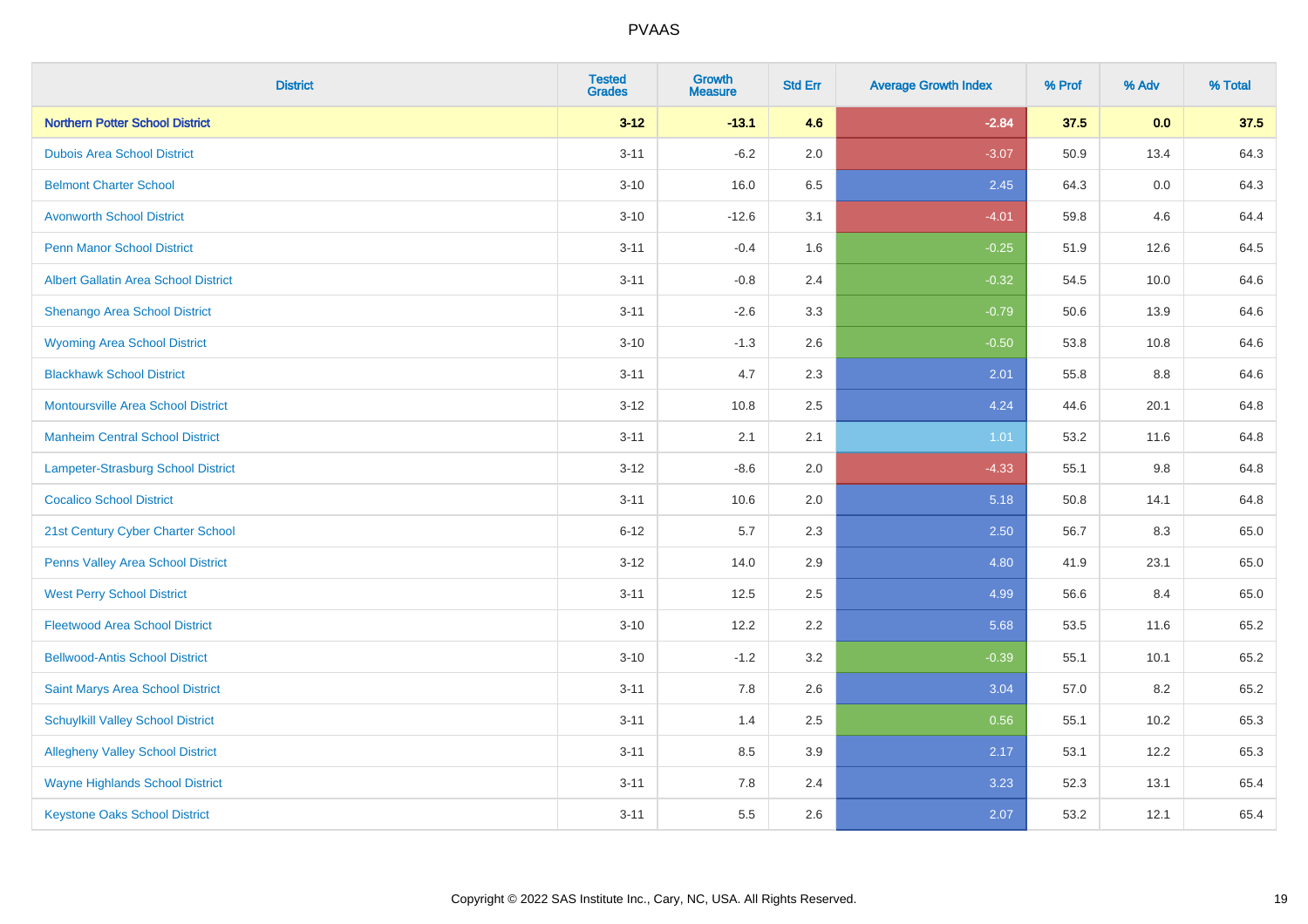| <b>District</b>                             | <b>Tested</b><br><b>Grades</b> | <b>Growth</b><br><b>Measure</b> | <b>Std Err</b> | <b>Average Growth Index</b> | % Prof | % Adv | % Total |
|---------------------------------------------|--------------------------------|---------------------------------|----------------|-----------------------------|--------|-------|---------|
| <b>Northern Potter School District</b>      | $3 - 12$                       | $-13.1$                         | 4.6            | $-2.84$                     | 37.5   | 0.0   | 37.5    |
| <b>Littlestown Area School District</b>     | $3 - 11$                       | 11.4                            | 2.5            | 4.62                        | 55.2   | 10.4  | 65.6    |
| <b>Slippery Rock Area School District</b>   | $3 - 11$                       | $-6.3$                          | 2.5            | $-2.51$                     | 56.2   | 9.5   | 65.7    |
| <b>Central Valley School District</b>       | $3 - 10$                       | 4.8                             | 2.4            | 1.98                        | 56.9   | 9.0   | 65.9    |
| <b>Gateway School District</b>              | $3 - 11$                       | 0.8                             | 2.2            | 0.38                        | 52.1   | 13.8  | 65.9    |
| <b>Central Cambria School District</b>      | $3 - 11$                       | $3.0\,$                         | 2.5            | 1.17                        | 56.2   | 9.7   | 66.0    |
| Indiana Area School District                | $3 - 11$                       | $-5.3$                          | 2.3            | $-2.28$                     | 47.6   | 18.4  | 66.1    |
| <b>Wyalusing Area School District</b>       | $3 - 12$                       | 8.8                             | 3.3            | 2.68                        | 54.6   | 11.7  | 66.2    |
| <b>Springfield Township School District</b> | $3 - 11$                       | $-18.9$                         | 3.2            | $-5.88$                     | 62.6   | 3.6   | 66.3    |
| <b>Boyertown Area School District</b>       | $3 - 11$                       | $-4.7$                          | 1.5            | $-3.17$                     | 55.2   | 11.3  | 66.5    |
| <b>Quakertown Community School District</b> | $3 - 12$                       | $-4.4$                          | 1.6            | $-2.70$                     | 56.5   | 10.0  | 66.6    |
| <b>New Brighton Area School District</b>    | $3 - 11$                       | 4.6                             | 3.1            | 1.47                        | 60.9   | 5.8   | 66.7    |
| <b>Oswayo Valley School District</b>        | $3 - 12$                       | 8.5                             | 5.0            | 1.68                        | 50.0   | 16.7  | 66.7    |
| <b>Hanover Public School District</b>       | $3 - 11$                       | 5.2                             | 2.8            | 1.83                        | 52.2   | 14.4  | 66.7    |
| Pennsylvania Leadership Charter School      | $3 - 11$                       | 4.6                             | 2.2            | 2.13                        | 55.4   | 11.2  | 66.7    |
| <b>Belle Vernon Area School District</b>    | $3 - 11$                       | 6.5                             | 2.6            | 2.44                        | 55.6   | 11.1  | 66.7    |
| <b>Hermitage School District</b>            | $3 - 12$                       | 3.8                             | 2.4            | 1.60                        | 57.5   | 9.3   | 66.8    |
| Selinsgrove Area School District            | $3 - 12$                       | 8.3                             | 2.3            | 3.54                        | 56.8   | 10.0  | 66.8    |
| <b>United School District</b>               | $3 - 11$                       | 2.1                             | 3.4            | 0.63                        | 60.3   | 6.6   | 66.9    |
| <b>Central York School District</b>         | $3 - 12$                       | 12.3                            | 1.7            | 7.20                        | 55.5   | 11.5  | 67.0    |
| <b>Baldwin-Whitehall School District</b>    | $3 - 11$                       | 1.8                             | 1.9            | 0.94                        | 58.6   | 8.6   | 67.1    |
| <b>Wilson School District</b>               | $3 - 12$                       | 8.8                             | 1.5            | 5.96                        | 52.6   | 14.6  | 67.2    |
| <b>Perkiomen Valley School District</b>     | $3 - 11$                       | $-3.5$                          | 1.6            | $-2.18$                     | 53.8   | 13.4  | 67.2    |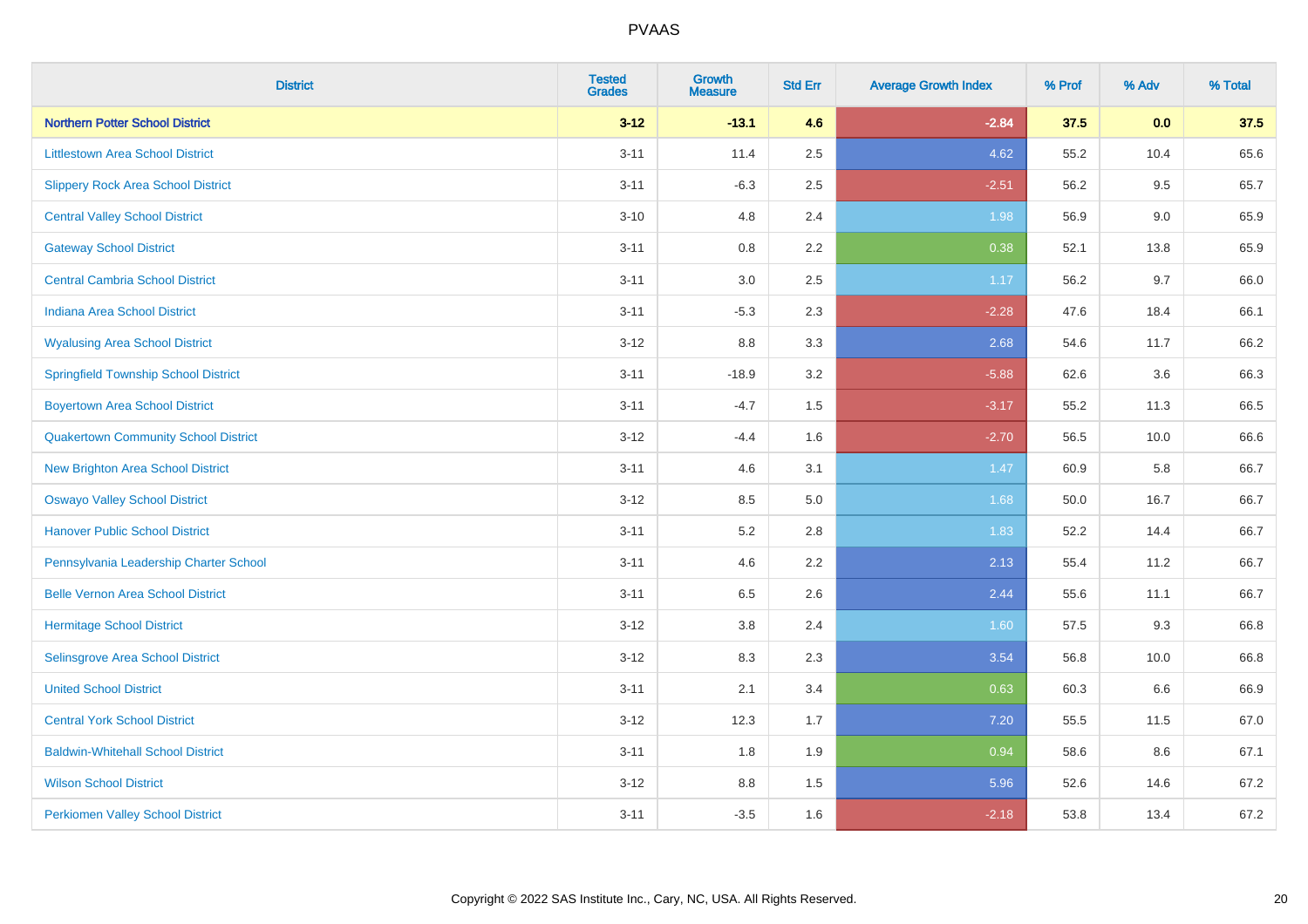| <b>District</b>                                 | <b>Tested</b><br><b>Grades</b> | <b>Growth</b><br><b>Measure</b> | <b>Std Err</b> | <b>Average Growth Index</b> | % Prof | % Adv | % Total |
|-------------------------------------------------|--------------------------------|---------------------------------|----------------|-----------------------------|--------|-------|---------|
| <b>Northern Potter School District</b>          | $3 - 12$                       | $-13.1$                         | 4.6            | $-2.84$                     | 37.5   | 0.0   | 37.5    |
| <b>General Mclane School District</b>           | $3 - 11$                       | 3.1                             | 2.9            | 1.07                        | 62.3   | 4.9   | 67.2    |
| <b>South Park School District</b>               | $3 - 11$                       | $-11.3$                         | 2.7            | $-4.23$                     | 53.5   | 13.7  | 67.3    |
| <b>East Penn School District</b>                | $3 - 11$                       | 4.1                             | 1.3            | 3.27                        | 55.8   | 11.5  | 67.3    |
| Leechburg Area School District                  | $3 - 11$                       | 4.4                             | 4.0            | 1.09                        | 47.8   | 19.6  | 67.4    |
| Pennsylvania Virtual Charter School             | $3 - 11$                       | 11.8                            | 3.5            | 3.37                        | 56.5   | 11.1  | 67.6    |
| <b>Westinghouse Arts Academy Charter School</b> | $9 - 10$                       | $-0.7$                          | 3.6            | $-0.19$                     | 59.2   | 8.4   | 67.6    |
| Northeastern York School District               | $3 - 11$                       | 5.9                             | 2.0            | 3.03                        | 51.1   | 16.6  | 67.6    |
| <b>Bloomsburg Area School District</b>          | $3 - 10$                       | 0.7                             | 3.0            | 0.23                        | 55.9   | 11.8  | 67.6    |
| <b>Abington School District</b>                 | $3 - 10$                       | $-11.5$                         | 1.9            | $-6.00$                     | 56.2   | 11.6  | 67.8    |
| <b>Kiski Area School District</b>               | $3 - 11$                       | $-3.7$                          | 2.0            | $-1.86$                     | 57.4   | 10.4  | 67.8    |
| <b>Neshannock Township School District</b>      | $3 - 10$                       | $-9.7$                          | 2.9            | $-3.34$                     | 62.4   | 5.6   | 67.9    |
| <b>Hempfield School District</b>                | $3 - 11$                       | 0.1                             | 1.4            | 0.08                        | 58.2   | 9.9   | 68.2    |
| <b>Neshaminy School District</b>                | $3 - 11$                       | 4.0                             | 1.3            | 3.02                        | 58.7   | 9.5   | 68.2    |
| <b>Ellwood City Area School District</b>        | $3 - 11$                       | $-4.2$                          | 3.2            | $-1.29$                     | 54.1   | 14.1  | 68.2    |
| <b>Uniontown Area School District</b>           | $3 - 11$                       | 6.0                             | 3.2            | 1.87                        | 62.4   | 5.9   | 68.2    |
| <b>South Western School District</b>            | $3 - 12$                       | 3.9                             | 1.9            | 2.08                        | 60.2   | 8.1   | 68.3    |
| Renaissance Academy Charter School              | $3 - 11$                       | 8.3                             | 3.3            | 2.54                        | 45.6   | 22.8  | 68.4    |
| <b>Valley View School District</b>              | $3 - 11$                       | 18.1                            | 2.4            | 7.42                        | 53.7   | 14.7  | 68.4    |
| <b>Quaker Valley School District</b>            | $3 - 11$                       | $-2.8$                          | 2.6            | $-1.08$                     | 55.2   | 13.2  | 68.4    |
| North Pocono School District                    | $3 - 11$                       | $-2.3$                          | 3.4            | $-0.68$                     | 52.0   | 16.4  | 68.5    |
| <b>Central Columbia School District</b>         | $3-12$                         | $-4.8$                          | 2.6            | $-1.86$                     | 53.7   | 14.8  | 68.5    |
| <b>Seneca Valley School District</b>            | $3 - 11$                       | $-1.4$                          | 1.4            | $-0.99$                     | 57.2   | 11.4  | 68.6    |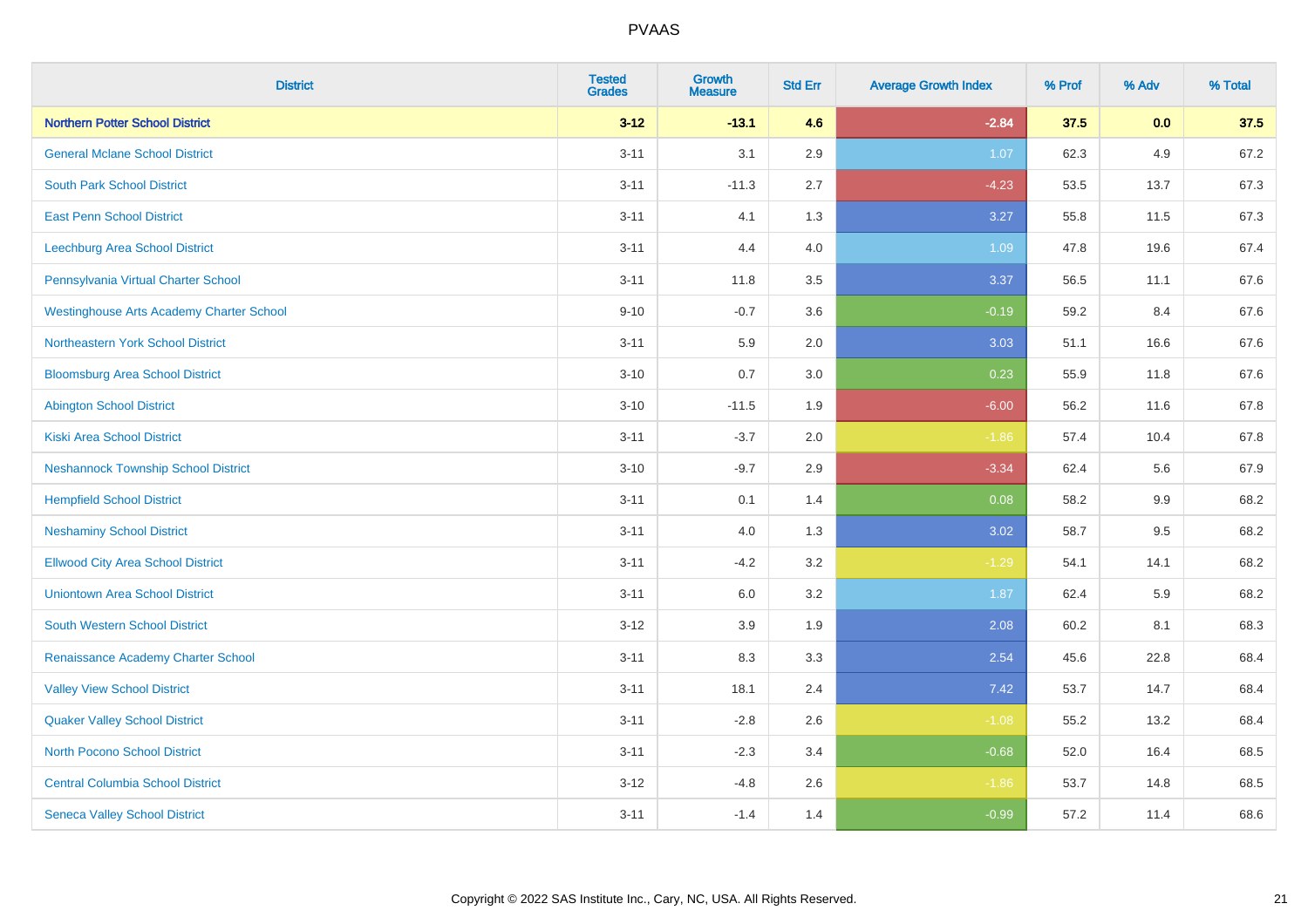| <b>District</b>                           | <b>Tested</b><br><b>Grades</b> | <b>Growth</b><br><b>Measure</b> | <b>Std Err</b> | <b>Average Growth Index</b> | % Prof | % Adv | % Total |
|-------------------------------------------|--------------------------------|---------------------------------|----------------|-----------------------------|--------|-------|---------|
| <b>Northern Potter School District</b>    | $3 - 12$                       | $-13.1$                         | 4.6            | $-2.84$                     | 37.5   | 0.0   | 37.5    |
| <b>Manheim Township School District</b>   | $3 - 12$                       | $-0.9$                          | 1.6            | $-0.58$                     | 53.2   | 15.5  | 68.7    |
| <b>Sharpsville Area School District</b>   | $3 - 11$                       | $-1.4$                          | 3.5            | $-0.40$                     | 55.2   | 13.4  | 68.7    |
| <b>Kutztown Area School District</b>      | $3 - 12$                       | $-0.2$                          | 3.2            | $-0.05$                     | 55.4   | 13.3  | 68.7    |
| Northern York County School District      | $3 - 11$                       | 15.6                            | 2.0            | 7.98                        | 57.4   | 11.5  | 68.8    |
| <b>Eastern York School District</b>       | $3 - 11$                       | 9.6                             | 2.6            | 3.71                        | 56.3   | 12.6  | 68.9    |
| <b>School Lane Charter School</b>         | $3 - 11$                       | 12.4                            | 3.6            | 3.43                        | 59.1   | 9.8   | 68.9    |
| <b>Owen J Roberts School District</b>     | $3 - 11$                       | $-12.3$                         | 1.6            | $-7.61$                     | 57.0   | 11.9  | 69.0    |
| <b>Saucon Valley School District</b>      | $3 - 11$                       | 14.7                            | 2.5            | 5.98                        | 48.7   | 20.2  | 69.0    |
| <b>Nazareth Area School District</b>      | $3 - 11$                       | $-4.7$                          | 1.7            | $-2.82$                     | 59.2   | 9.9   | 69.0    |
| <b>Sullivan County School District</b>    | $3 - 10$                       | $-4.0$                          | 4.4            | $-0.90$                     | 66.7   | 2.6   | 69.2    |
| Penn Cambria School District              | $3 - 11$                       | $-0.0$                          | 2.7            | $-0.01$                     | 61.5   | 7.7   | 69.2    |
| East Pennsboro Area School District       | $3 - 11$                       | $-4.2$                          | 2.5            | $-1.71$                     | 60.8   | 8.5   | 69.3    |
| <b>Hollidaysburg Area School District</b> | $3 - 11$                       | 6.0                             | 2.1            | 2.88                        | 57.1   | 12.3  | 69.4    |
| <b>Ligonier Valley School District</b>    | $3 - 11$                       | 4.2                             | 3.1            | 1.34                        | 59.1   | 10.3  | 69.5    |
| <b>Greater Latrobe School District</b>    | $3 - 11$                       | 0.6                             | 1.9            | 0.31                        | 55.5   | 14.1  | 69.5    |
| <b>Girard School District</b>             | $3 - 11$                       | $-0.6$                          | 2.7            | $-0.22$                     | 53.9   | 15.6  | 69.6    |
| <b>Fort Leboeuf School District</b>       | $3 - 11$                       | 11.7                            | 2.5            | 4.73                        | 48.5   | 21.1  | 69.6    |
| South Butler County School District       | $3 - 10$                       | 3.9                             | 2.5            | 1.54                        | 53.1   | 16.6  | 69.7    |
| <b>Donegal School District</b>            | $3-12$                         | 3.1                             | 2.4            | 1.29                        | 60.6   | 9.1   | 69.7    |
| <b>Millcreek Township School District</b> | $3 - 11$                       | 3.1                             | 1.5            | 2.06                        | 55.6   | 14.2  | 69.7    |
| <b>Northgate School District</b>          | $3 - 11$                       | 6.3                             | 3.6            | 1.73                        | 53.3   | 16.7  | 70.0    |
| <b>Spring Grove Area School District</b>  | $3 - 11$                       | 5.6                             | 2.1            | 2.68                        | 55.1   | 15.0  | 70.1    |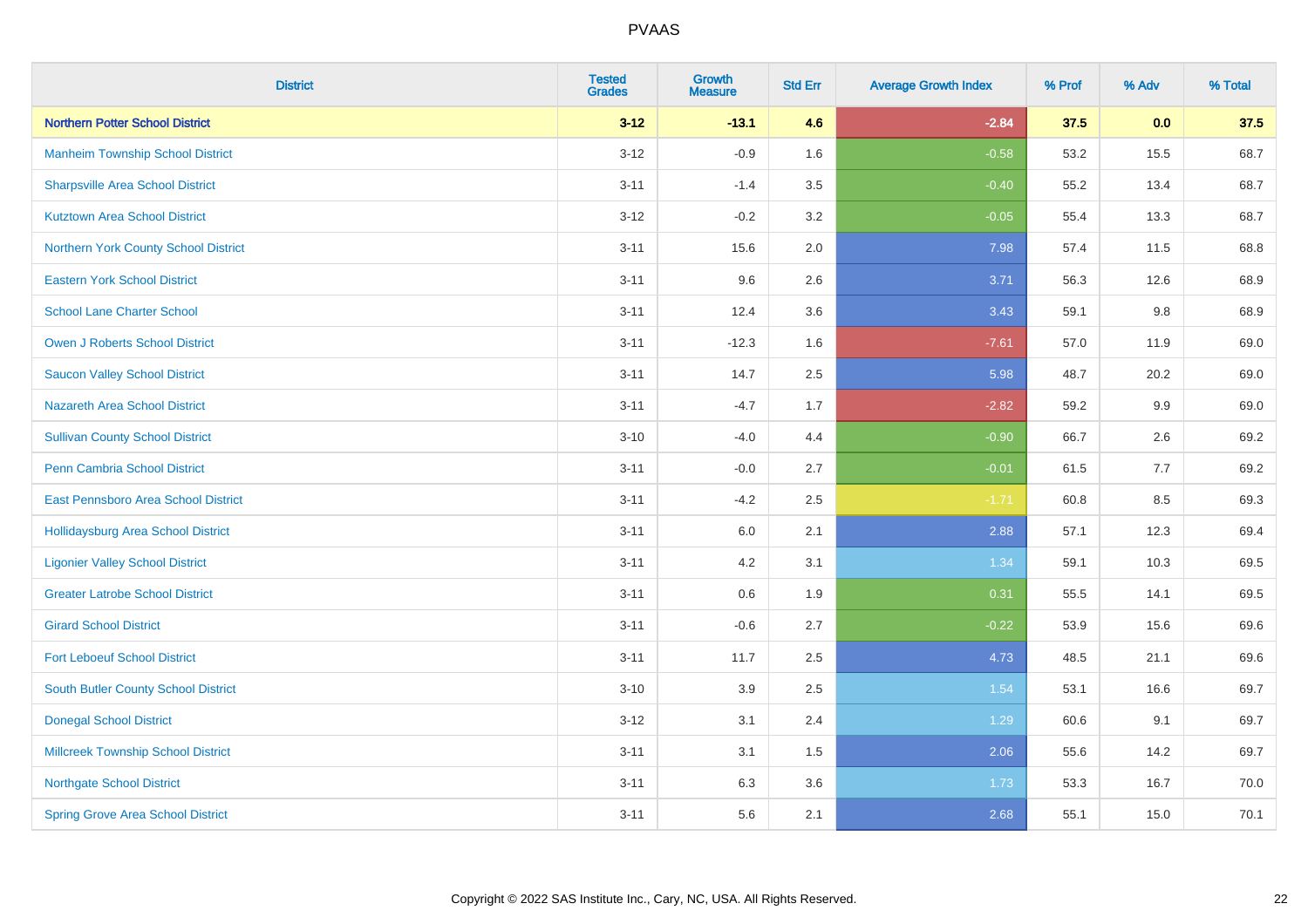| <b>District</b>                                | <b>Tested</b><br><b>Grades</b> | <b>Growth</b><br><b>Measure</b> | <b>Std Err</b> | <b>Average Growth Index</b> | % Prof | % Adv | % Total |
|------------------------------------------------|--------------------------------|---------------------------------|----------------|-----------------------------|--------|-------|---------|
| <b>Northern Potter School District</b>         | $3 - 12$                       | $-13.1$                         | 4.6            | $-2.84$                     | 37.5   | 0.0   | 37.5    |
| <b>Marple Newtown School District</b>          | $3 - 11$                       | 2.0                             | 2.4            | 0.81                        | 57.6   | 12.8  | 70.4    |
| <b>Phoenixville Area School District</b>       | $3 - 11$                       | $-1.7$                          | 2.1            | $-0.83$                     | 59.9   | 10.6  | 70.5    |
| <b>Brookville Area School District</b>         | $3 - 11$                       | 6.9                             | 3.0            | 2.30                        | 55.2   | 15.6  | 70.8    |
| <b>Upper Perkiomen School District</b>         | $3 - 11$                       | 22.1                            | 2.1            | 10.74                       | 57.7   | 13.2  | 70.9    |
| Mechanicsburg Area School District             | $3 - 11$                       | 5.9                             | 1.8            | 3.29                        | 57.2   | 13.7  | 70.9    |
| <b>Camp Hill School District</b>               | $3 - 12$                       | 2.3                             | 3.0            | 0.78                        | 53.6   | 17.5  | 71.1    |
| <b>Halifax Area School District</b>            | $3 - 11$                       | 4.7                             | 3.9            | 1.22                        | 61.5   | 9.6   | 71.2    |
| <b>Delaware Valley School District</b>         | $3 - 11$                       | 12.6                            | 1.8            | 6.93                        | 55.2   | 16.2  | 71.4    |
| <b>Conemaugh Township Area School District</b> | $3 - 12$                       | $-3.7$                          | 3.4            | $-1.09$                     | 53.8   | 17.6  | 71.4    |
| <b>Midd-West School District</b>               | $3 - 11$                       | 10.3                            | 2.7            | 3.80                        | 58.0   | 13.4  | 71.4    |
| Northern Bedford County School District        | $3 - 11$                       | 16.5                            | 3.6            | 4.58                        | 51.7   | 20.0  | 71.7    |
| Palmyra Area School District                   | $3 - 11$                       | 5.6                             | 1.9            | 2.96                        | 56.4   | 15.6  | 72.0    |
| <b>Greencastle-Antrim School District</b>      | $3 - 11$                       | $-3.0$                          | 2.2            | $-1.36$                     | 62.4   | 9.9   | 72.3    |
| <b>Burrell School District</b>                 | $3 - 11$                       | 4.5                             | 3.1            | 1.48                        | 58.5   | 13.8  | 72.3    |
| <b>Laurel School District</b>                  | $3 - 11$                       | 1.8                             | 3.1            | 0.59                        | 70.1   | 2.3   | 72.4    |
| <b>Derry Area School District</b>              | $3 - 11$                       | 13.2                            | 2.8            | 4.69                        | 60.0   | 12.5  | 72.5    |
| <b>North Penn School District</b>              | $3 - 11$                       | 9.1                             | 1.1            | 8.36                        | 55.8   | 17.0  | 72.8    |
| <b>Southern York County School District</b>    | $3 - 11$                       | 14.2                            | 2.1            | 6.91                        | 55.1   | 18.1  | 73.1    |
| <b>North Hills School District</b>             | $3 - 11$                       | $-1.8$                          | 1.8            | $-0.96$                     | 59.1   | 14.1  | 73.2    |
| <b>Wyomissing Area School District</b>         | $3 - 12$                       | 0.8                             | 2.6            | 0.33                        | 55.7   | 17.6  | 73.3    |
| <b>Hempfield Area School District</b>          | $3 - 12$                       | 4.6                             | 1.6            | 2.86                        | 53.5   | 20.1  | 73.6    |
| <b>Riverview School District</b>               | $3 - 11$                       | $-4.6$                          | 3.8            | $-1.20$                     | 57.9   | 15.8  | 73.7    |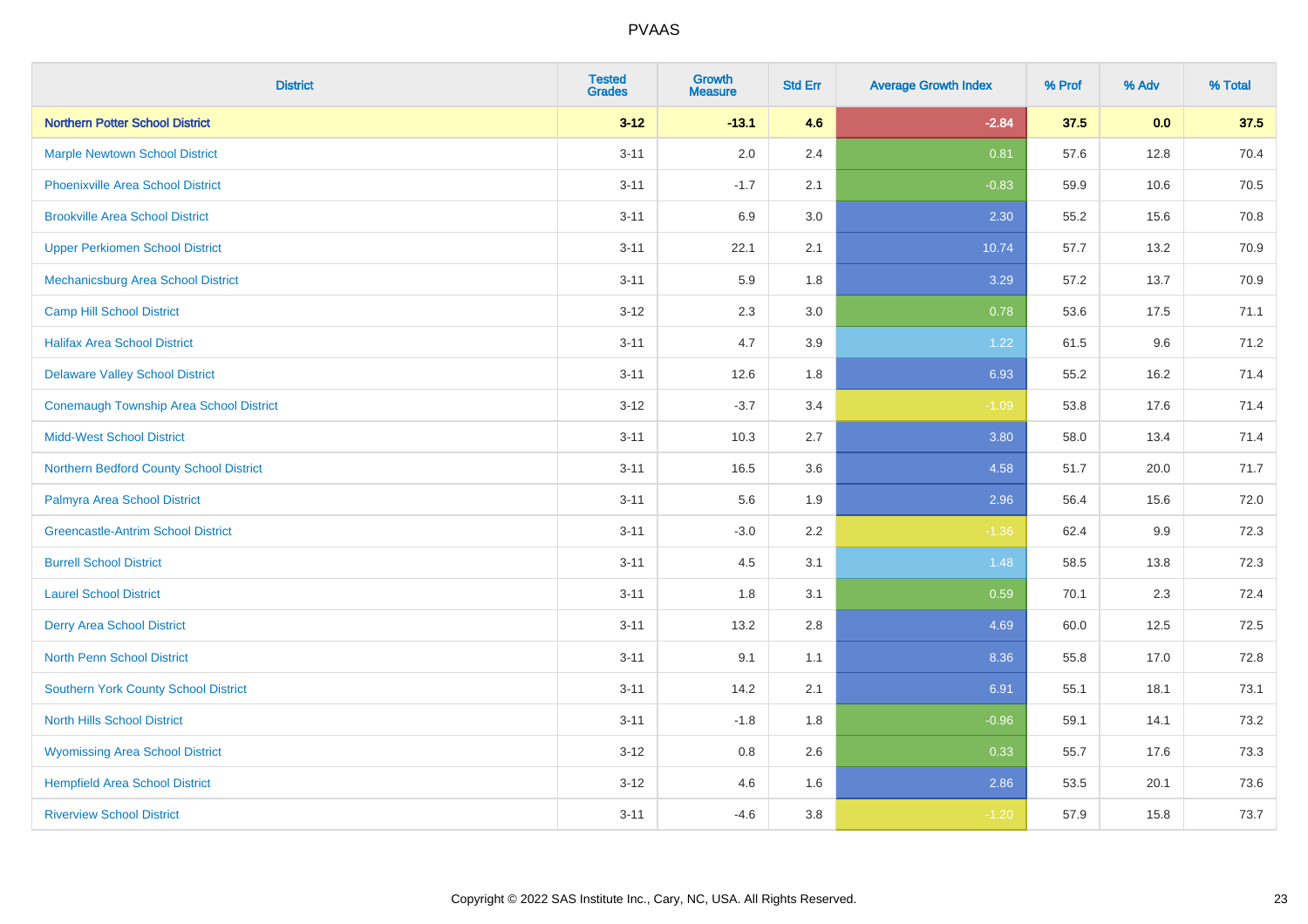| <b>District</b>                                    | <b>Tested</b><br><b>Grades</b> | <b>Growth</b><br><b>Measure</b> | <b>Std Err</b> | <b>Average Growth Index</b> | % Prof | % Adv | % Total |
|----------------------------------------------------|--------------------------------|---------------------------------|----------------|-----------------------------|--------|-------|---------|
| <b>Northern Potter School District</b>             | $3 - 12$                       | $-13.1$                         | 4.6            | $-2.84$                     | 37.5   | 0.0   | 37.5    |
| <b>Conestoga Valley School District</b>            | $3 - 11$                       | 8.7                             | 1.8            | 4.69                        | 60.3   | 13.5  | 73.8    |
| <b>Dallastown Area School District</b>             | $3 - 11$                       | 13.5                            | 1.5            | 8.84                        | 56.0   | 17.9  | 73.8    |
| <b>Beaver Area School District</b>                 | $3 - 10$                       | 4.7                             | 2.4            | 1.94                        | 57.4   | 16.8  | 74.2    |
| <b>Lincoln Park Performing Arts Charter School</b> | $7 - 11$                       | 3.6                             | 2.5            | 1.42                        | 59.6   | 14.7  | 74.3    |
| <b>Crestwood School District</b>                   | $3 - 11$                       | $-0.4$                          | 2.4            | $-0.17$                     | 57.4   | 17.0  | 74.4    |
| <b>Abington Heights School District</b>            | $3 - 11$                       | 13.5                            | 2.2            | 6.27                        | 58.3   | 16.2  | 74.5    |
| <b>Canon-Mcmillan School District</b>              | $3 - 11$                       | $-0.8$                          | 1.6            | $-0.50$                     | 58.7   | 15.9  | 74.6    |
| <b>Fairview School District</b>                    | $3 - 11$                       | 3.4                             | 2.6            | 1.32                        | 57.2   | 17.6  | 74.8    |
| <b>Avon Grove School District</b>                  | $3 - 10$                       | 10.0                            | 1.6            | 6.26                        | 56.3   | 18.6  | 74.9    |
| <b>Greenwood School District</b>                   | $3 - 11$                       | 15.9                            | 3.9            | 4.11                        | 50.0   | 25.0  | 75.0    |
| <b>Freeport Area School District</b>               | $3 - 10$                       | 9.7                             | 2.5            | 3.91                        | 57.5   | 17.8  | 75.3    |
| <b>Avon Grove Charter School</b>                   | $3 - 11$                       | 9.0                             | 2.9            | 3.13                        | 58.8   | 16.7  | 75.5    |
| <b>Lewisburg Area School District</b>              | $3 - 11$                       | $-2.7$                          | 2.6            | $-1.03$                     | 57.0   | 18.5  | 75.6    |
| <b>Danville Area School District</b>               | $3 - 11$                       | 0.4                             | 2.6            | 0.15                        | 57.4   | 18.4  | 75.7    |
| <b>Mars Area School District</b>                   | $3 - 10$                       | 5.7                             | 2.1            | 2.75                        | 57.9   | 18.2  | 76.1    |
| West Jefferson Hills School District               | $3 - 11$                       | 1.8                             | 2.1            | 0.88                        | 55.7   | 20.8  | 76.4    |
| <b>Montour School District</b>                     | $3 - 11$                       | $-1.8$                          | 2.1            | $-0.88$                     | 61.4   | 15.1  | 76.5    |
| <b>Souderton Area School District</b>              | $3 - 11$                       | 12.4                            | 1.5            | 8.28                        | 61.7   | 15.2  | 76.9    |
| <b>North East School District</b>                  | $3 - 11$                       | $-9.3$                          | 3.1            | $-3.02$                     | 62.6   | 14.4  | 77.0    |
| <b>Tyrone Area School District</b>                 | $3 - 12$                       | 19.7                            | 2.5            | 7.87                        | 60.4   | 16.7  | 77.1    |
| <b>Moon Area School District</b>                   | $3 - 11$                       | 8.2                             | 1.9            | 4.25                        | 58.7   | 18.5  | 77.2    |
| <b>Spring-Ford Area School District</b>            | $3 - 11$                       | 6.0                             | 1.3            | 4.46                        | 60.8   | 16.5  | 77.4    |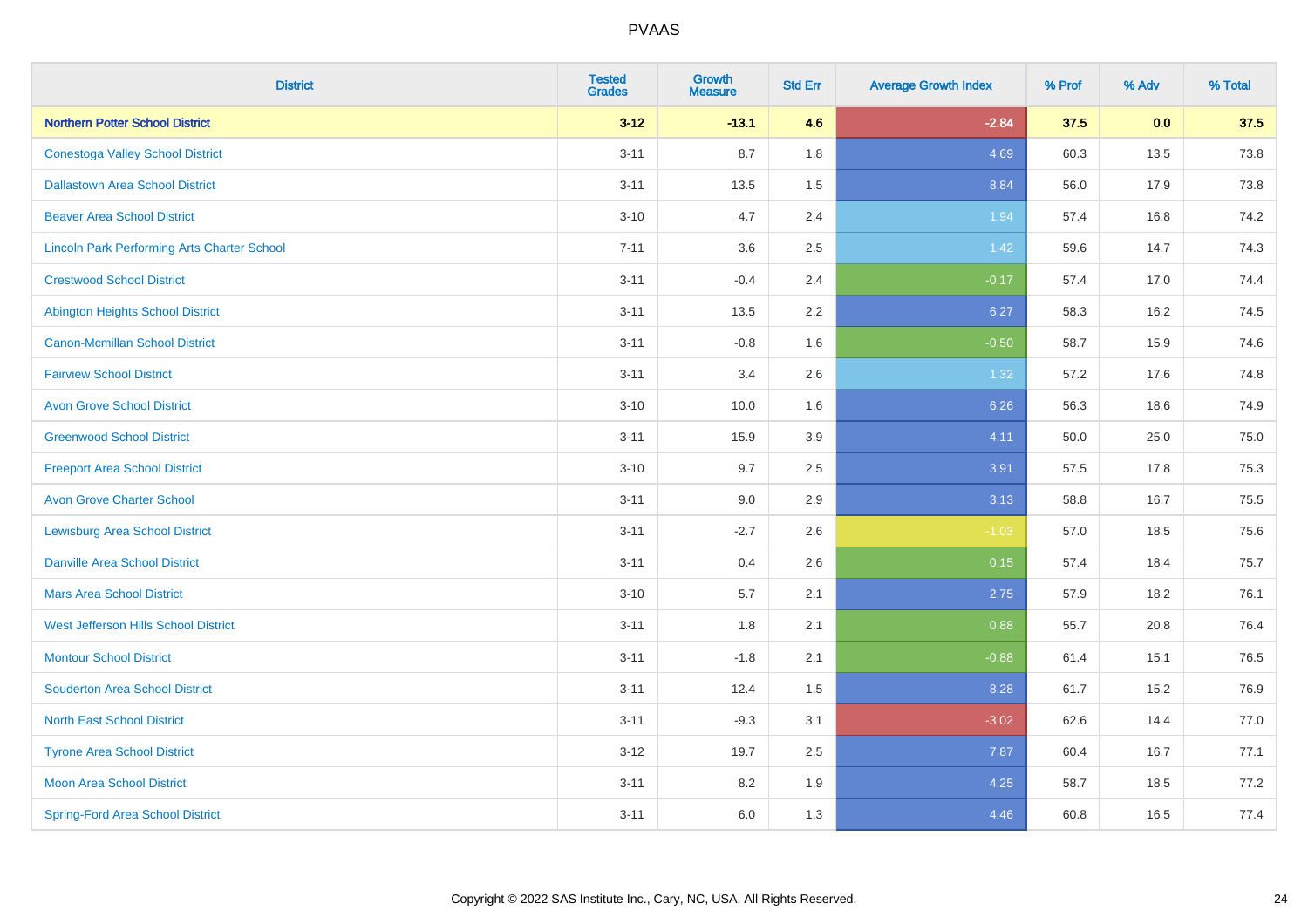| <b>District</b>                                 | <b>Tested</b><br><b>Grades</b> | <b>Growth</b><br><b>Measure</b> | <b>Std Err</b> | <b>Average Growth Index</b> | % Prof | % Adv | % Total |
|-------------------------------------------------|--------------------------------|---------------------------------|----------------|-----------------------------|--------|-------|---------|
| <b>Northern Potter School District</b>          | $3 - 12$                       | $-13.1$                         | 4.6            | $-2.84$                     | 37.5   | 0.0   | 37.5    |
| <b>Jamestown Area School District</b>           | $3 - 11$                       | 13.5                            | $4.2\,$        | 3.19                        | 64.4   | 13.3  | 77.8    |
| <b>Deer Lakes School District</b>               | $3 - 11$                       | 17.0                            | 2.7            | 6.32                        | 61.5   | 16.4  | 77.9    |
| Southern Lehigh School District                 | $3 - 11$                       | $-0.4$                          | 2.3            | $-0.17$                     | 66.1   | 11.9  | 78.0    |
| Capital Area School for the Arts Charter School | $9 - 11$                       | 5.8                             | 4.1            | 1.39                        | 59.3   | 18.6  | 78.0    |
| <b>Mountain View School District</b>            | $3 - 11$                       | 20.9                            | 3.5            | 5.91                        | 57.8   | 20.3  | 78.1    |
| Lehigh Career & Technical Institute             | $10 - 12$                      | 5.6                             | 5.6            | 0.99                        | 78.3   | 0.0   | 78.3    |
| <b>Haverford Township School District</b>       | $3 - 11$                       | 8.0                             | 1.5            | 5.27                        | 53.0   | 25.5  | 78.6    |
| <b>Upper Merion Area School District</b>        | $3 - 11$                       | 15.3                            | 2.0            | 7.62                        | 59.3   | 19.3  | 78.6    |
| <b>West Allegheny School District</b>           | $3 - 12$                       | 4.0                             | 2.1            | 1.96                        | 63.1   | 15.7  | 78.8    |
| <b>Methacton School District</b>                | $3 - 11$                       | 2.5                             | 1.7            | 1.43                        | 62.5   | 16.4  | 79.0    |
| <b>Council Rock School District</b>             | $3 - 11$                       | 8.9                             | 1.2            | 7.65                        | 62.8   | 16.6  | 79.4    |
| <b>Central Bucks School District</b>            | $3 - 11$                       | 1.6                             | 0.9            | 1.66                        | 63.0   | 16.8  | 79.8    |
| <b>Lower Moreland Township School District</b>  | $3 - 11$                       | 2.0                             | 2.2            | 0.95                        | 62.8   | 17.0  | 79.8    |
| <b>Colonial School District</b>                 | $3 - 11$                       | 14.0                            | 1.7            | 8.21                        | 60.2   | 19.6  | 79.8    |
| <b>Parkland School District</b>                 | $3 - 11$                       | 5.3                             | 1.2            | 4.30                        | 58.0   | 22.3  | 80.4    |
| Lehigh Valley Charter High School For The Arts  | $9 - 10$                       | 7.3                             | 2.6            | 2.82                        | 62.3   | 18.2  | 80.5    |
| <b>Derry Township School District</b>           | $3 - 10$                       | 12.8                            | 2.0            | 6.39                        | 54.8   | 25.8  | 80.6    |
| <b>Wissahickon School District</b>              | $3 - 10$                       | 12.5                            | 1.8            | 6.85                        | 58.3   | 22.4  | 80.7    |
| <b>York Suburban School District</b>            | $3 - 11$                       | 10.1                            | 2.1            | 4.91                        | 53.5   | 27.8  | 81.3    |
| <b>Unionville-Chadds Ford School District</b>   | $3 - 11$                       | 17.1                            | 3.1            | 5.51                        | 68.1   | 13.2  | 81.3    |
| <b>Pennsbury School District</b>                | $3 - 11$                       | 11.7                            | 1.5            | 7.90                        | 60.1   | 21.3  | 81.3    |
| <b>Richland School District</b>                 | $3 - 11$                       | 6.7                             | 2.9            | 2.33                        | 62.2   | 19.2  | 81.4    |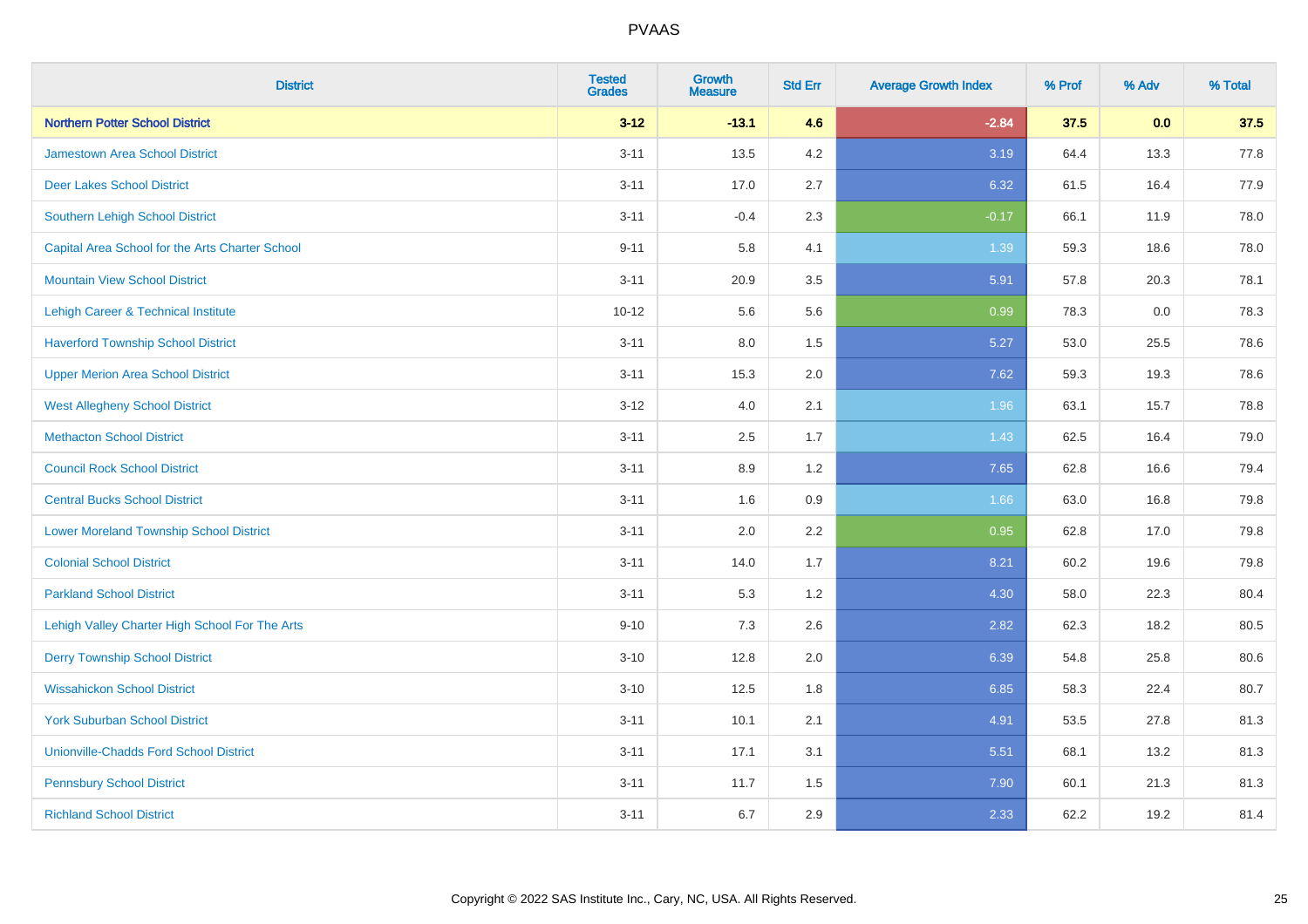| <b>District</b>                               | <b>Tested</b><br><b>Grades</b> | <b>Growth</b><br><b>Measure</b> | <b>Std Err</b> | <b>Average Growth Index</b> | % Prof | % Adv | % Total |
|-----------------------------------------------|--------------------------------|---------------------------------|----------------|-----------------------------|--------|-------|---------|
| <b>Northern Potter School District</b>        | $3 - 12$                       | $-13.1$                         | 4.6            | $-2.84$                     | 37.5   | 0.0   | 37.5    |
| <b>Franklin Regional School District</b>      | $3 - 11$                       | 2.0                             | 1.9            | 1.02                        | 66.7   | 15.5  | 82.1    |
| <b>Hampton Township School District</b>       | $3 - 11$                       | 5.1                             | 2.2            | 2.35                        | 54.0   | 28.2  | 82.2    |
| <b>Shanksville-Stonycreek School District</b> | $3 - 10$                       | 7.0                             | 5.9            | 1.20                        | 64.7   | 17.6  | 82.4    |
| <b>Springfield School District</b>            | $3 - 11$                       | 13.8                            | 1.7            | 7.99                        | 60.9   | 21.5  | 82.4    |
| North Clarion County School District          | $3-12$                         | 3.7                             | 4.3            | 0.85                        | 67.5   | 15.0  | 82.5    |
| Downingtown Area School District              | $3 - 11$                       | 12.1                            | 1.1            | 10.67                       | 60.0   | 23.5  | 83.6    |
| <b>Bethel Park School District</b>            | $3 - 11$                       | 5.6                             | 1.8            | 3.18                        | 65.3   | 18.6  | 83.9    |
| <b>State College Area School District</b>     | $3 - 11$                       | 20.5                            | 1.4            | 14.33                       | 58.0   | 25.9  | 84.0    |
| <b>Jenkintown School District</b>             | $3 - 11$                       | 12.5                            | 4.4            | 2.84                        | 54.6   | 29.6  | 84.1    |
| <b>Cumberland Valley School District</b>      | $3 - 12$                       | 18.5                            | 1.3            | 14.64                       | 60.7   | 23.4  | 84.1    |
| <b>Penn-Trafford School District</b>          | $3 - 11$                       | 13.4                            | 1.7            | 7.87                        | 62.3   | 21.9  | 84.2    |
| <b>Pine-Richland School District</b>          | $3 - 11$                       | 11.5                            | 1.8            | 6.31                        | 60.6   | 24.4  | 85.0    |
| <b>Great Valley School District</b>           | $3 - 11$                       | 15.0                            | 1.9            | 7.98                        | 50.0   | 35.0  | 85.0    |
| Fox Chapel Area School District               | $3 - 11$                       | 9.8                             | 1.8            | 5.36                        | 56.6   | 28.6  | 85.2    |
| <b>Norwin School District</b>                 | $3 - 11$                       | 18.0                            | 1.7            | 10.37                       | 58.5   | 27.0  | 85.4    |
| <b>Lower Merion School District</b>           | $3 - 11$                       | 19.0                            | 1.3            | 14.93                       | 55.6   | 29.9  | 85.5    |
| <b>Upper Dublin School District</b>           | $3-12$                         | 15.4                            | 1.8            | 8.53                        | 60.8   | 24.8  | 85.6    |
| Mt Lebanon School District                    | $3 - 11$                       | $-1.0$                          | 1.5            | $-0.70$                     | 61.9   | 24.0  | 85.9    |
| <b>Peters Township School District</b>        | $3 - 11$                       | 5.0                             | 1.8            | 2.76                        | 59.8   | 26.1  | 85.9    |
| <b>Garnet Valley School District</b>          | $3 - 10$                       | 10.9                            | 1.7            | 6.53                        | 67.1   | 19.0  | 86.1    |
| <b>West Chester Area School District</b>      | $3 - 11$                       | 12.6                            | 1.2            | 10.38                       | 66.8   | 20.2  | 87.0    |
| <b>Wallingford-Swarthmore School District</b> | $3 - 10$                       | 0.9                             | 2.4            | 0.38                        | 64.4   | 22.7  | 87.1    |